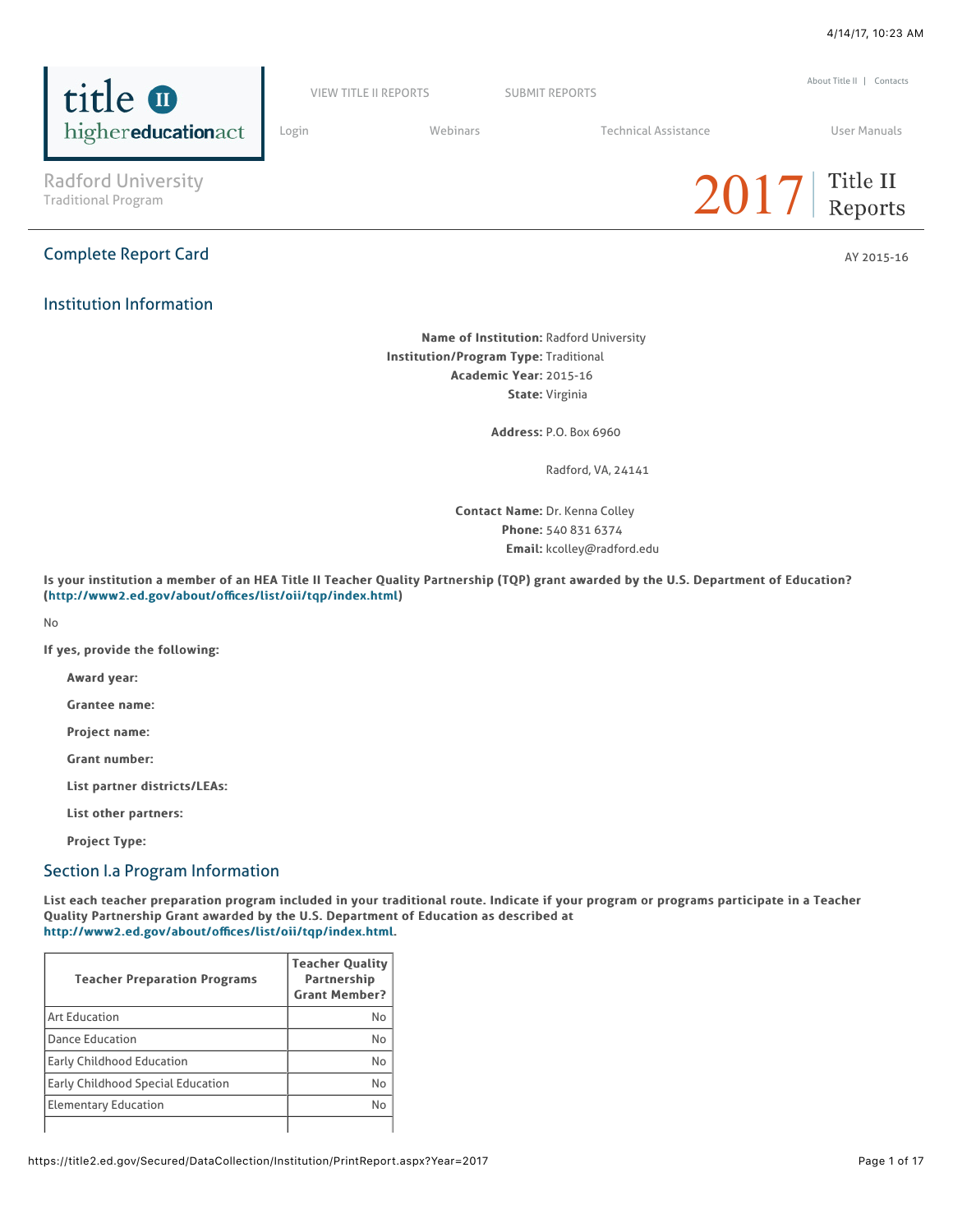| Middle Grades Education                          | No |  |
|--------------------------------------------------|----|--|
| <b>Music Education</b>                           | No |  |
| <b>Physical Education/Health</b>                 | No |  |
| <b>Secondary English Education</b>               | No |  |
| <b>Secondary Math Education</b>                  | No |  |
| <b>Secondary Science Education</b>               | No |  |
| Secondary Social Studies Education               | No |  |
| Special Education, Adapted Curriculum            | No |  |
| Special Education, Deaf and Hard of<br>Hearing   | No |  |
| Special Education, General Curriculum            | No |  |
| Special Education, Visual Impairment             | No |  |
| Total number of teacher preparation programs: 16 |    |  |

## Section I.b Admissions

Indicate when students are formally admitted into your initial teacher certification program: Junior year or first year in master's program

Does your initial teacher certification program conditionally admit students? No

Provide a link to your website where additional information about admissions requirements can be found: https://www.radford.edu/content/cehd/home/departments/STEL/about/stel-requirements.html

Please provide any additional comments about or exceptions to the admissions information provided above:

Additional information regarding admission requirements for specific programs can also be found at: https://www.radford.edu/content/dam/colleges/cehd/fexp/GPA-Exam%20reguirements%20by%20program.pdf

# Section I.b Undergraduate Requirements

Please provide the following information about your teacher preparation program's entry and exit requirements. (\$205(a)(1)(C)(i))

Are there initial teacher certification programs at the undergraduate level?

Yes

If yes, for each element listed below, indicate if it is required for admission into or exit from any of your teacher preparation program(s) at the Undergraduate level.

| <b>Element</b>                                                                 | Required for Entry Required for Exit |           |
|--------------------------------------------------------------------------------|--------------------------------------|-----------|
| Transcript                                                                     | Yes                                  | Yes       |
| Fingerprint check                                                              | No                                   | <b>No</b> |
| Background check                                                               | No                                   | <b>No</b> |
| Minimum number of courses/credits/semester hours completed                     | Yes                                  | Yes       |
| Minimum GPA                                                                    | Yes                                  | Yes       |
| Minimum GPA in content area coursework                                         | Yes                                  | Yes       |
| Minimum GPA in professional education coursework                               | Yes                                  | Yes       |
| Minimum ACT score                                                              | Yes                                  | <b>No</b> |
| Minimum SAT score                                                              | Yes                                  | <b>No</b> |
| Minimum basic skills test score                                                | Yes                                  | Yes       |
| Subject area/academic content test or other subject matter verification        | No                                   | Yes       |
| Recommendation(s)                                                              | Yes                                  | Yes       |
| Essay or personal statement                                                    | Yes                                  | No        |
| Interview                                                                      | No                                   | No        |
| Other Resume and Professional Characteristics and Dispositions Self-Assessment | Yes                                  | <b>No</b> |

What is the minimum GPA required for admission into the program?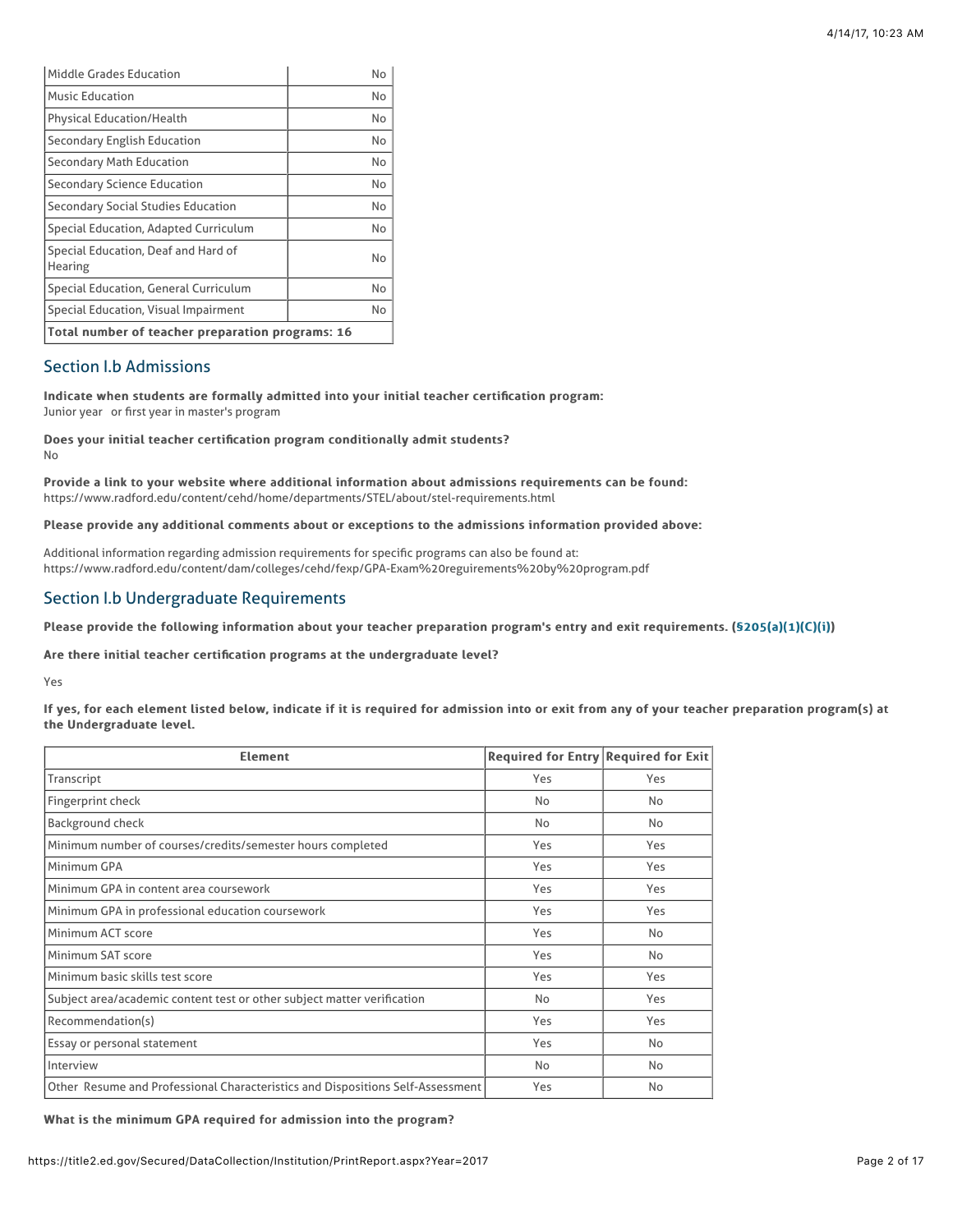2.5

What was the median GPA of individuals accepted into the program in academic year 2015-16

3.48

What is the minimum GPA required for completing the program?

2.5

What was the median GPA of individuals completing the program in academic year 2015-16

3.599

Please provide any additional comments about the information provided above:

# Section I.b Postgraduate Requirements

Please provide the following information about your teacher preparation program's entry and exit requirements. ([§205\(a\)\(1\)\(C\)\(i\)\)](http://frwebgate.access.gpo.gov/cgi-bin/getdoc.cgi?dbname=110_cong_public_laws&docid=f:publ315.110.pdf)

Are there initial teacher certification programs at the postgraduate level?

Yes

If yes, for each element listed below, indicate if it is required for admission into or exit from any of your teacher preparation program(s) at the Postgraduate level.

| <b>Element</b>                                                          | Required for Entry Required for Exit |           |
|-------------------------------------------------------------------------|--------------------------------------|-----------|
| Transcript                                                              | Yes                                  | Yes       |
| Fingerprint check                                                       | No                                   | No        |
| Background check                                                        | No                                   | No        |
| Minimum number of courses/credits/semester hours completed              | Yes                                  | Yes       |
| Minimum GPA                                                             | Yes                                  | Yes       |
| Minimum GPA in content area coursework                                  | Yes                                  | Yes       |
| Minimum GPA in professional education coursework                        | Yes                                  | Yes       |
| Minimum ACT score                                                       | No                                   | <b>No</b> |
| Minimum SAT score                                                       | No                                   | No        |
| Minimum basic skills test score                                         | Yes                                  | Yes       |
| Subject area/academic content test or other subject matter verification | Yes                                  | Yes       |
| Recommendation(s)                                                       | Yes                                  | No.       |
| Essay or personal statement                                             | Yes                                  | No.       |
| Interview                                                               | No                                   | No.       |
| Other Professional Characteristics and Dispositions and resume          | Yes                                  | No        |

What is the minimum GPA required for admission into the program?

2.75

What was the median GPA of individuals accepted into the program in academic year 2015-16

3.371

What is the minimum GPA required for completing the program?

3

What was the median GPA of individuals completing the program in academic year 2015-16

3.95

Please provide any additional comments about the information provided above:

# Section I.c Enrollment

Provide the number of students in the teacher preparation program in the following categories. Note that you must report on the number of students by ethnicity and race separately. Individuals who are non-Hispanic/Latino will be reported in one of the race categories. Also note that individuals can belong to one or more racial groups, so the sum of the members of each racial category may not necessarily add up to the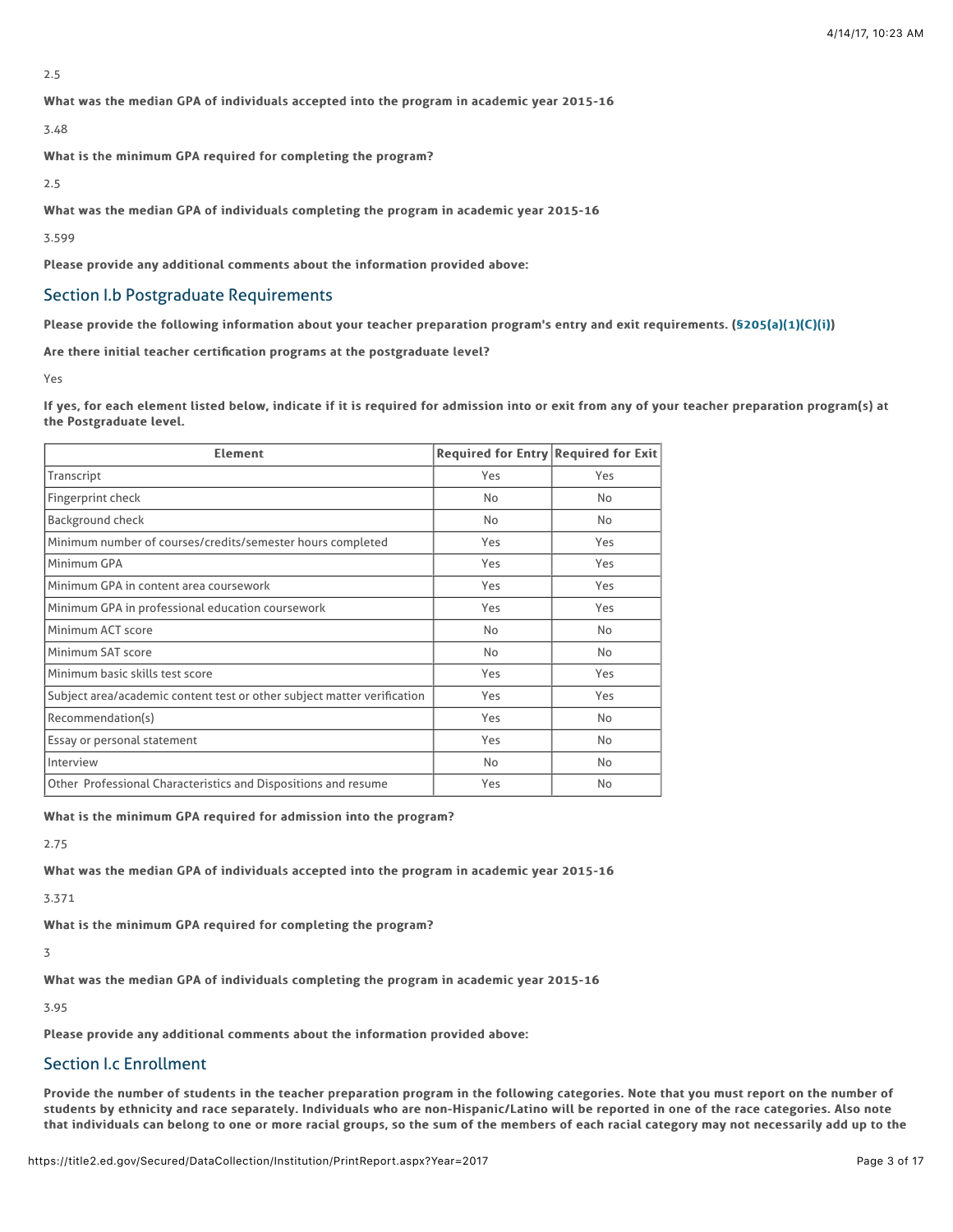### total number of students enrolled.

For the purpose of Title II reporting, an enrolled student is defined as a student who has been admitted to a teacher preparation program, but who has not completed the program during the academic year being reported. An individual who completed the program during the academic year being reported is counted as a program completer and not an enrolled student.

### [Additional guidance on reporting race and ethnicity data.](https://title2.ed.gov/Public/TA/Race_ethnicity.pdf)

| Total number of students enrolled in 2015-16:          |  |
|--------------------------------------------------------|--|
| Unduplicated number of males enrolled in 2015-16:      |  |
| Unduplicated number of females enrolled in 2015-16: 44 |  |

| 2015-16                                    | Number enrolled |
|--------------------------------------------|-----------------|
| Ethnicity                                  |                 |
| Hispanic/Latino of any race:               |                 |
| Race                                       |                 |
| American Indian or Alaska Native:          | ი               |
| Asian:                                     | ი               |
| <b>Black or African American:</b>          | 1               |
| Native Hawaiian or Other Pacific Islander: | n               |
| White:                                     | 46              |
| Two or more races:                         |                 |

# Section I.d Supervised Clinical Experience

### Provide the following information about supervised clinical experience in 2015-16.

| Average number of clock hours of supervised clinical experience required prior to student teaching              | 350 |
|-----------------------------------------------------------------------------------------------------------------|-----|
| Average number of clock hours required for student teaching                                                     | 450 |
| Average number of clock hours required for mentoring/induction support                                          |     |
| Number of full-time equivalent faculty supervising clinical experience during this academic year                |     |
| Number of adjunct faculty supervising clinical experience during this academic year (IHE and PreK-12 staff) 223 |     |
| Number of students in supervised clinical experience during this academic year                                  | 226 |

Please provide any additional information about or descriptions of the supervised clinical experiences:

### Section I.e Teachers Prepared by Subject Area

Please provide the number of teachers prepared by subject area for academic year 2015-16. For the purposes of this section, number prepared means the number of program completers. "Subject area" refers to the subject area(s) an individual has been prepared to teach. An individual can be counted in more than one subject area. If no individuals were prepared in a particular subject area, please leave that cell blank. (§205(b)(1)(H)) blank. (§205(b)(1)(H))

| <b>Subject Area</b>                                                  | <b>Number Prepared</b> |
|----------------------------------------------------------------------|------------------------|
| <b>Education - General</b>                                           |                        |
| <b>Teacher Education - Special Education</b>                         | 34                     |
| Teacher Education - Early Childhood Education                        | 9                      |
| <b>Teacher Education - Elementary Education</b>                      | 82                     |
| Teacher Education - Junior High/Intermediate/Middle School Education | 6                      |
| Teacher Education - Secondary Education                              | 23                     |
| <b>Teacher Education - Multiple Levels</b>                           |                        |
| Teacher Education - Agriculture                                      |                        |
| <b>Teacher Education - Art</b>                                       | 11                     |
| <b>Teacher Education - Business</b>                                  |                        |
| Teacher Education - English/Language Arts                            | 8                      |
| Teacher Education - Foreign Language                                 |                        |
|                                                                      |                        |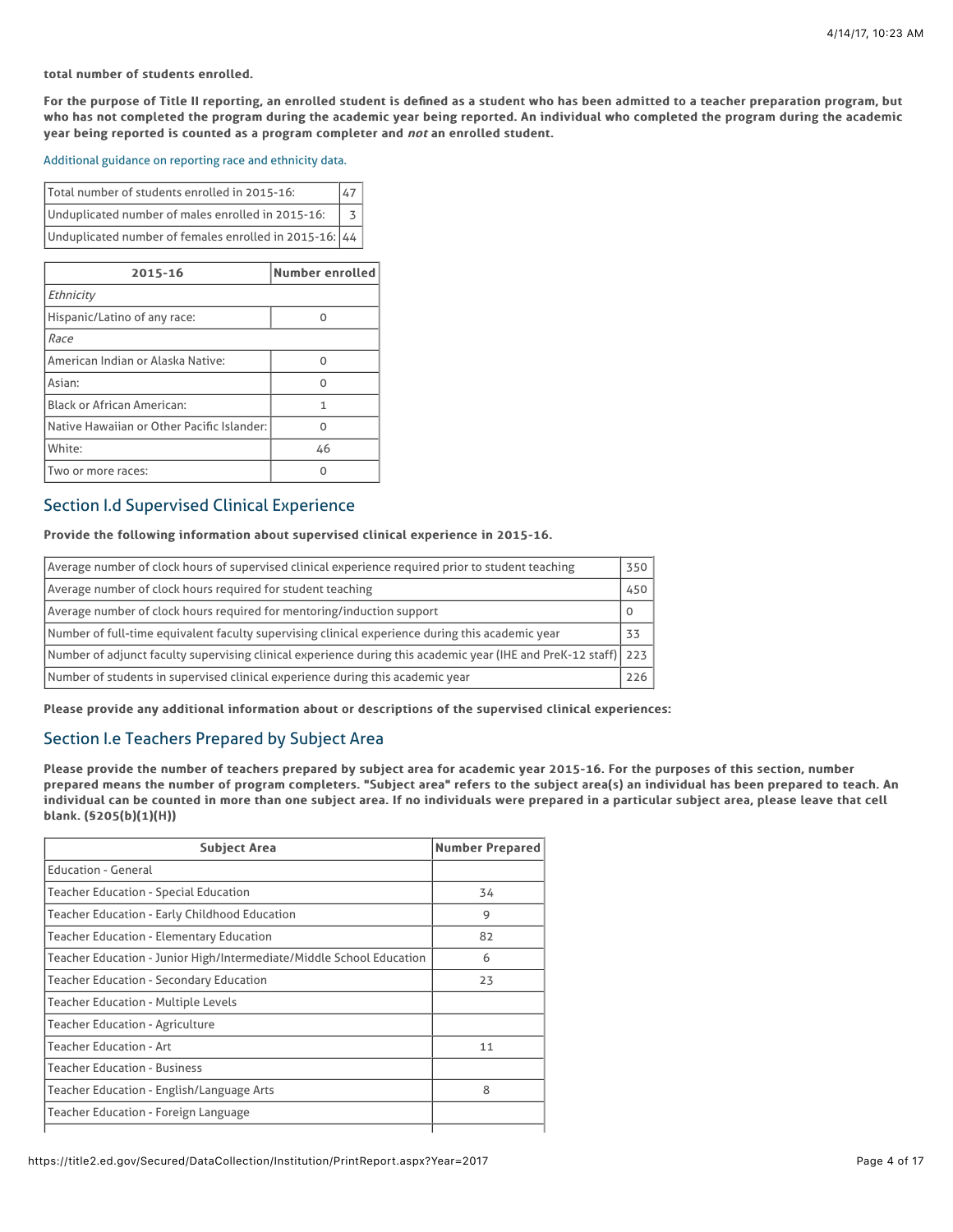| <b>Teacher Education - Health</b>                                        | 18                       |
|--------------------------------------------------------------------------|--------------------------|
| Teacher Education - Family and Consumer Sciences/Home Economics          |                          |
| Teacher Education - Technology Teacher Education/Industrial Arts         |                          |
| <b>Teacher Education - Mathematics</b>                                   | $\mathbf{1}$             |
| <b>Teacher Education - Music</b>                                         | 4                        |
| Teacher Education - Physical Education and Coaching                      | 18                       |
| <b>Teacher Education - Reading</b>                                       |                          |
| Teacher Education - Science Teacher Education/General Science            | 3                        |
| <b>Teacher Education - Social Science</b>                                | 11                       |
| <b>Teacher Education - Social Studies</b>                                |                          |
| <b>Teacher Education - Technical Education</b>                           |                          |
| <b>Teacher Education - Computer Science</b>                              |                          |
| <b>Teacher Education - Biology</b>                                       |                          |
| <b>Teacher Education - Chemistry</b>                                     | 1                        |
| <b>Teacher Education - Drama and Dance</b>                               | $\mathbf{1}$             |
| <b>Teacher Education - French</b>                                        |                          |
| <b>Teacher Education - German</b>                                        |                          |
| <b>Teacher Education - History</b>                                       | 11                       |
| <b>Teacher Education - Physics</b>                                       |                          |
| <b>Teacher Education - Spanish</b>                                       |                          |
| <b>Teacher Education - Speech</b>                                        |                          |
| <b>Teacher Education - Geography</b>                                     |                          |
| <b>Teacher Education - Latin</b>                                         |                          |
| <b>Teacher Education - Psychology</b>                                    |                          |
| <b>Teacher Education - Earth Science</b>                                 | $\overline{\phantom{a}}$ |
| Teacher Education - English as a Second Language                         |                          |
| Teacher Education - Bilingual, Multilingual, and Multicultural Education |                          |
| <b>Education - Other</b><br>Specify:                                     |                          |

# Section I.e Teachers Prepared by Academic Major

Please provide the number of teachers prepared by academic major for academic year 2015-16. For the purposes of this section, number prepared means the number of program completers. "Academic major" refers to the actual major(s) declared by the program completer. An individual can be counted in more than one academic major. If no individuals were prepared in a particular academic major, please leave that cell blank. (§205(b)(1)(H))

| <b>Academic Major</b>                                                | <b>Number Prepared</b> |
|----------------------------------------------------------------------|------------------------|
| <b>Education - General</b>                                           |                        |
| Teacher Education - Special Education                                | 22                     |
| Teacher Education - Early Childhood Education                        |                        |
| <b>Teacher Education - Elementary Education</b>                      |                        |
| Teacher Education - Junior High/Intermediate/Middle School Education |                        |
| Teacher Education - Secondary Education                              |                        |
| Teacher Education - Agriculture                                      |                        |
| <b>Teacher Education - Art</b>                                       |                        |
| <b>Teacher Education - Business</b>                                  |                        |
| Teacher Education - English/Language Arts                            |                        |
| Teacher Education - Foreign Language                                 |                        |
| <b>Teacher Education - Health</b>                                    |                        |
| Teacher Education - Family and Consumer Sciences/Home Economics      |                        |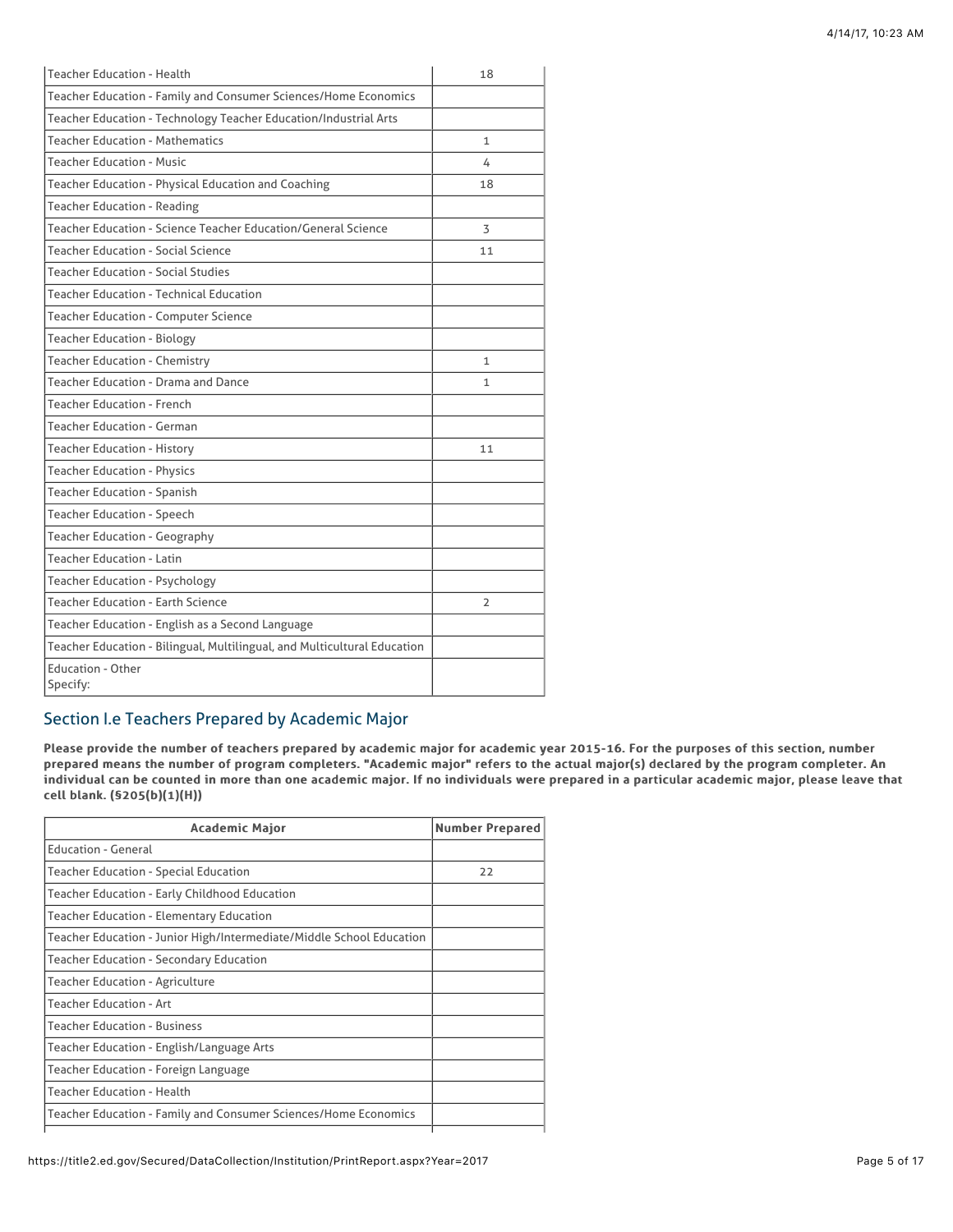| <b>Teacher Education - Spanish</b><br><b>Teacher Education - Speech</b><br><b>Teacher Education - Geography</b><br><b>Teacher Education - Latin</b><br><b>Teacher Education - Psychology</b><br><b>Teacher Education - Earth Science</b><br>Teacher Education - English as a Second Language<br>Teacher Education - Bilingual, Multilingual, and Multicultural Education<br><b>Education - Curriculum and Instruction</b><br>17<br>Education - Social and Philosophical Foundations of Education<br>Liberal Arts/Humanities<br>85<br>Psychology<br>Social Sciences<br>11<br>Anthropology<br>Economics<br>Geography and Cartography<br><b>Political Science and Government</b><br>Sociology<br>Visual and Performing Arts<br>16<br>Foreign Languages<br>8<br>1 | Teacher Education - Technology Teacher Education/Industrial Arts |  |
|---------------------------------------------------------------------------------------------------------------------------------------------------------------------------------------------------------------------------------------------------------------------------------------------------------------------------------------------------------------------------------------------------------------------------------------------------------------------------------------------------------------------------------------------------------------------------------------------------------------------------------------------------------------------------------------------------------------------------------------------------------------|------------------------------------------------------------------|--|
|                                                                                                                                                                                                                                                                                                                                                                                                                                                                                                                                                                                                                                                                                                                                                               | <b>Teacher Education - Mathematics</b>                           |  |
|                                                                                                                                                                                                                                                                                                                                                                                                                                                                                                                                                                                                                                                                                                                                                               | <b>Teacher Education - Music</b>                                 |  |
|                                                                                                                                                                                                                                                                                                                                                                                                                                                                                                                                                                                                                                                                                                                                                               | Teacher Education - Physical Education and Coaching              |  |
|                                                                                                                                                                                                                                                                                                                                                                                                                                                                                                                                                                                                                                                                                                                                                               | <b>Teacher Education - Reading</b>                               |  |
|                                                                                                                                                                                                                                                                                                                                                                                                                                                                                                                                                                                                                                                                                                                                                               | <b>Teacher Education - Science</b>                               |  |
|                                                                                                                                                                                                                                                                                                                                                                                                                                                                                                                                                                                                                                                                                                                                                               | <b>Teacher Education - Social Science</b>                        |  |
|                                                                                                                                                                                                                                                                                                                                                                                                                                                                                                                                                                                                                                                                                                                                                               | <b>Teacher Education - Social Studies</b>                        |  |
|                                                                                                                                                                                                                                                                                                                                                                                                                                                                                                                                                                                                                                                                                                                                                               | <b>Teacher Education - Technical Education</b>                   |  |
|                                                                                                                                                                                                                                                                                                                                                                                                                                                                                                                                                                                                                                                                                                                                                               | <b>Teacher Education - Computer Science</b>                      |  |
|                                                                                                                                                                                                                                                                                                                                                                                                                                                                                                                                                                                                                                                                                                                                                               | <b>Teacher Education - Biology</b>                               |  |
|                                                                                                                                                                                                                                                                                                                                                                                                                                                                                                                                                                                                                                                                                                                                                               | <b>Teacher Education - Chemistry</b>                             |  |
|                                                                                                                                                                                                                                                                                                                                                                                                                                                                                                                                                                                                                                                                                                                                                               | <b>Teacher Education - Drama and Dance</b>                       |  |
|                                                                                                                                                                                                                                                                                                                                                                                                                                                                                                                                                                                                                                                                                                                                                               | <b>Teacher Education - French</b>                                |  |
|                                                                                                                                                                                                                                                                                                                                                                                                                                                                                                                                                                                                                                                                                                                                                               | <b>Teacher Education - German</b>                                |  |
|                                                                                                                                                                                                                                                                                                                                                                                                                                                                                                                                                                                                                                                                                                                                                               | <b>Teacher Education - History</b>                               |  |
|                                                                                                                                                                                                                                                                                                                                                                                                                                                                                                                                                                                                                                                                                                                                                               | <b>Teacher Education - Physics</b>                               |  |
|                                                                                                                                                                                                                                                                                                                                                                                                                                                                                                                                                                                                                                                                                                                                                               |                                                                  |  |
|                                                                                                                                                                                                                                                                                                                                                                                                                                                                                                                                                                                                                                                                                                                                                               |                                                                  |  |
|                                                                                                                                                                                                                                                                                                                                                                                                                                                                                                                                                                                                                                                                                                                                                               |                                                                  |  |
|                                                                                                                                                                                                                                                                                                                                                                                                                                                                                                                                                                                                                                                                                                                                                               |                                                                  |  |
|                                                                                                                                                                                                                                                                                                                                                                                                                                                                                                                                                                                                                                                                                                                                                               |                                                                  |  |
|                                                                                                                                                                                                                                                                                                                                                                                                                                                                                                                                                                                                                                                                                                                                                               |                                                                  |  |
|                                                                                                                                                                                                                                                                                                                                                                                                                                                                                                                                                                                                                                                                                                                                                               |                                                                  |  |
|                                                                                                                                                                                                                                                                                                                                                                                                                                                                                                                                                                                                                                                                                                                                                               |                                                                  |  |
|                                                                                                                                                                                                                                                                                                                                                                                                                                                                                                                                                                                                                                                                                                                                                               |                                                                  |  |
|                                                                                                                                                                                                                                                                                                                                                                                                                                                                                                                                                                                                                                                                                                                                                               |                                                                  |  |
|                                                                                                                                                                                                                                                                                                                                                                                                                                                                                                                                                                                                                                                                                                                                                               |                                                                  |  |
|                                                                                                                                                                                                                                                                                                                                                                                                                                                                                                                                                                                                                                                                                                                                                               |                                                                  |  |
|                                                                                                                                                                                                                                                                                                                                                                                                                                                                                                                                                                                                                                                                                                                                                               |                                                                  |  |
|                                                                                                                                                                                                                                                                                                                                                                                                                                                                                                                                                                                                                                                                                                                                                               |                                                                  |  |
|                                                                                                                                                                                                                                                                                                                                                                                                                                                                                                                                                                                                                                                                                                                                                               |                                                                  |  |
|                                                                                                                                                                                                                                                                                                                                                                                                                                                                                                                                                                                                                                                                                                                                                               |                                                                  |  |
|                                                                                                                                                                                                                                                                                                                                                                                                                                                                                                                                                                                                                                                                                                                                                               |                                                                  |  |
|                                                                                                                                                                                                                                                                                                                                                                                                                                                                                                                                                                                                                                                                                                                                                               |                                                                  |  |
|                                                                                                                                                                                                                                                                                                                                                                                                                                                                                                                                                                                                                                                                                                                                                               |                                                                  |  |
|                                                                                                                                                                                                                                                                                                                                                                                                                                                                                                                                                                                                                                                                                                                                                               |                                                                  |  |
|                                                                                                                                                                                                                                                                                                                                                                                                                                                                                                                                                                                                                                                                                                                                                               | History                                                          |  |
|                                                                                                                                                                                                                                                                                                                                                                                                                                                                                                                                                                                                                                                                                                                                                               |                                                                  |  |
|                                                                                                                                                                                                                                                                                                                                                                                                                                                                                                                                                                                                                                                                                                                                                               | Family and Consumer Sciences/Human Sciences                      |  |
|                                                                                                                                                                                                                                                                                                                                                                                                                                                                                                                                                                                                                                                                                                                                                               | English Language/Literature                                      |  |
|                                                                                                                                                                                                                                                                                                                                                                                                                                                                                                                                                                                                                                                                                                                                                               | Philosophy and Religious Studies                                 |  |
|                                                                                                                                                                                                                                                                                                                                                                                                                                                                                                                                                                                                                                                                                                                                                               | Agriculture                                                      |  |
|                                                                                                                                                                                                                                                                                                                                                                                                                                                                                                                                                                                                                                                                                                                                                               | Communication or Journalism                                      |  |
|                                                                                                                                                                                                                                                                                                                                                                                                                                                                                                                                                                                                                                                                                                                                                               | Engineering                                                      |  |
|                                                                                                                                                                                                                                                                                                                                                                                                                                                                                                                                                                                                                                                                                                                                                               | Biology                                                          |  |
|                                                                                                                                                                                                                                                                                                                                                                                                                                                                                                                                                                                                                                                                                                                                                               | <b>Mathematics and Statistics</b>                                |  |
|                                                                                                                                                                                                                                                                                                                                                                                                                                                                                                                                                                                                                                                                                                                                                               | <b>Physical Sciences</b>                                         |  |
|                                                                                                                                                                                                                                                                                                                                                                                                                                                                                                                                                                                                                                                                                                                                                               | <b>Astronomy and Astrophysics</b>                                |  |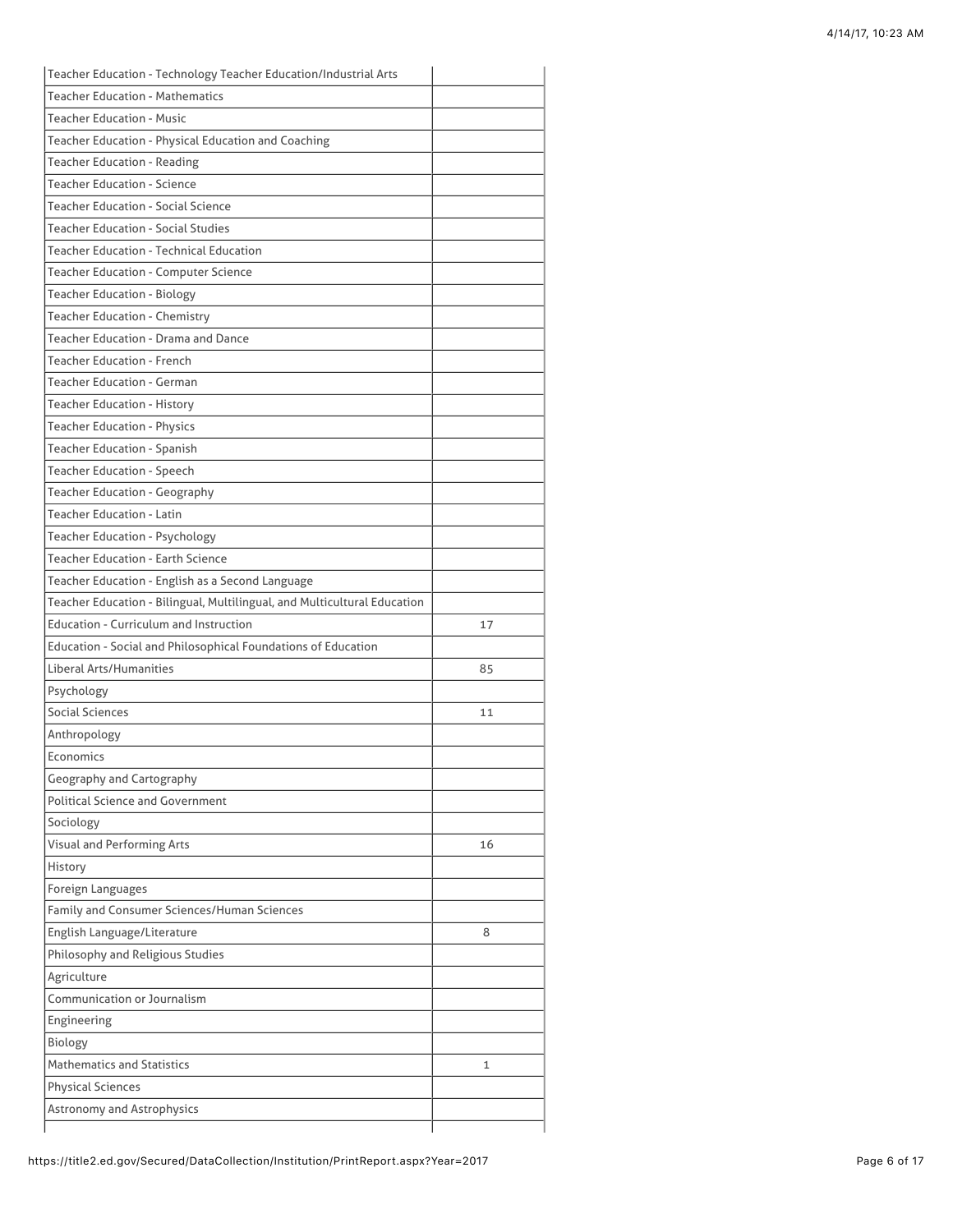| Atmospheric Sciences and Meteorology                   |    |
|--------------------------------------------------------|----|
| <b>Chemistry</b>                                       |    |
| <b>Geological and Earth Sciences/Geosciences</b>       |    |
| Physics                                                |    |
| <b>Business/Business Administration/Accounting</b>     |    |
| <b>Computer and Information Sciences</b>               |    |
| Other<br>Specify: Exercise, Sport and Health Education | 18 |

# Section I.f Program Completers

Provide the total number of teacher preparation program completers in each of the following academic years:

2015-16: 179

2014-15: 181

2013-14: 211

# Section II Annual Goals - Mathematics

Each institution of higher education (IHE) that conducts a traditional teacher preparation program (including programs that offer any ongoing professional development programs) or alternative route to state credential program, and that enrolls students receiving Federal assistance under this Act, shall set annual quantifiable goals for increasing the number of prospective teachers trained in teacher shortage areas designated by the Secretary or by the state educational agency, including mathematics, science, special education, and instruction of limited English proficient students.  $(§205(a)(1)(A)(ii), §206(a))$  $(§205(a)(1)(A)(ii), §206(a))$ 

Information about teacher shortage areas can be found at [http://www2.ed.gov/about/o](http://www2.ed.gov/about/offices/list/ope/pol/tsa.html)ffices/list/ope/pol/tsa.html.

Please provide the information below about your program's goals to increase the number of prospective teachers in mathematics in each of three academic years.

Academic year 2015-16

Did your program prepare teachers in mathematics in 2015-16?

Yes

How many prospective teachers did your program plan to add in mathematics in 2015-16?

2

Did your program meet the goal for prospective teachers set in mathematics in 2015-16?

 $N<sub>0</sub>$ 

Description of strategies used to achieve goal, if applicable:

### Description of steps to improve performance in meeting goal or lessons learned in meeting goal, if applicable:

We began offering a Praxis II prep-class in Fall 2016 as a method to help students pass the exam. This included a weekly placement in a secondary education math classroom. We have focused our exam preparation classes on math concepts that are included in the Praxis II.

Provide any additional comments, exceptions and explanations below:

We accepted two (2) students into the 2015-16 cohort, but one (1) dropped out at the conclusion of early field experience.

Academic year 2016-17

Is your program preparing teachers in mathematics in 2016-17?

Yes

How many prospective teachers did your program plan to add in mathematics in 2016-17?

4

Provide any additional comments, exceptions and explanations below:

Academic year 2017-18

Will your program prepare teachers in mathematics in 2017-18?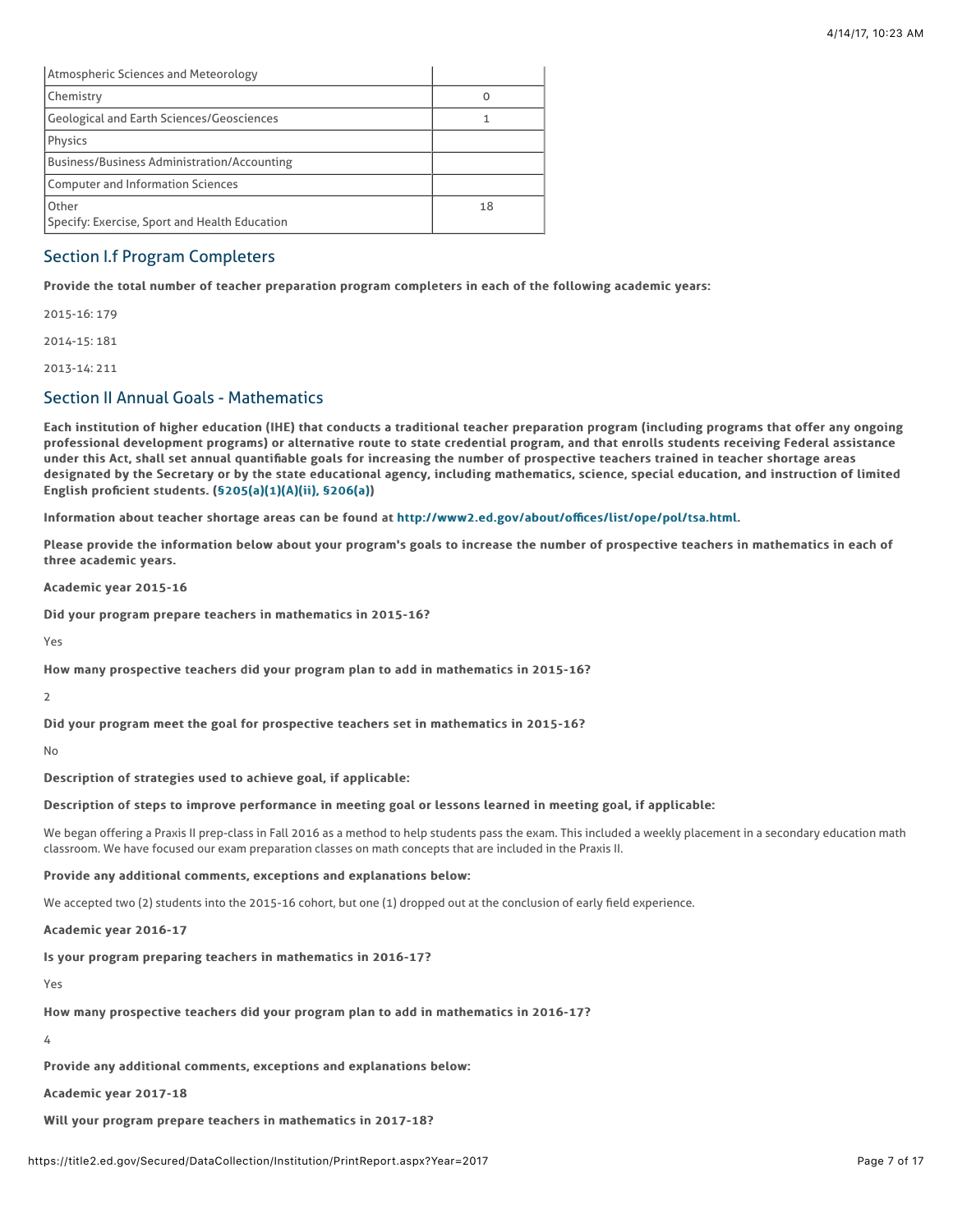Yes

#### How many prospective teachers does your program plan to add in mathematics in 2017-18?

#### 1

#### Provide any additional comments, exceptions and explanations below:

Currently we only have one (1) student that has applied to the program, but this student has not passed their PRAXIS II exam. We have extended our application deadline over the summer for this student to pass their exam.

### Section II Annual Goals - Science

Each institution of higher education (IHE) that conducts a traditional teacher preparation program (including programs that offer any ongoing professional development programs) or alternative route to state credential program, and that enrolls students receiving Federal assistance under this Act, shall set annual quantifiable goals for increasing the number of prospective teachers trained in teacher shortage areas designated by the Secretary or by the state educational agency, including mathematics, science, special education, and instruction of limited English proficient students. ([§205\(a\)\(1\)\(A\)\(ii\), §206\(a\)\)](http://frwebgate.access.gpo.gov/cgi-bin/getdoc.cgi?dbname=110_cong_public_laws&docid=f:publ315.110.pdf)

Information about teacher shortage areas can be found at [http://www2.ed.gov/about/o](http://www2.ed.gov/about/offices/list/ope/pol/tsa.html)ffices/list/ope/pol/tsa.html.

Please provide the information below about your program's goals to increase the number of prospective teachers in science in each of three academic years.

Academic year 2015-16

Did your program prepare teachers in science in 2015-16?

Yes

How many prospective teachers did your program plan to add in science in 2015-16?

 $\overline{2}$ 

Did your program meet the goal for prospective teachers set in science in 2015-16?

Yes

#### Description of strategies used to achieve goal, if applicable:

We are pursuing active recruitment measures to increase enrollment. This will be a collaborative endeavor with science faculty in the College of Science and Technology (CSAT).

Description of steps to improve performance in meeting goal or lessons learned in meeting goal, if applicable:

Provide any additional comments, exceptions and explanations below:

Academic year 2016-17

Is your program preparing teachers in science in 2016-17?

Yes

How many prospective teachers did your program plan to add in science in 2016-17?

#### 3

Provide any additional comments, exceptions and explanations below:

Academic year 2017-18

Will your program prepare teachers in science in 2017-18?

Yes

How many prospective teachers does your program plan to add in science in 2017-18?

 $\overline{\phantom{0}}$ 

#### Provide any additional comments, exceptions and explanations below:

We currently have three (3) potential teacher candidates interested in the program. Two students have passed the appropriate assessment tests, but one (1) student has not passed the exam.

### Section II Annual Goals - Special Education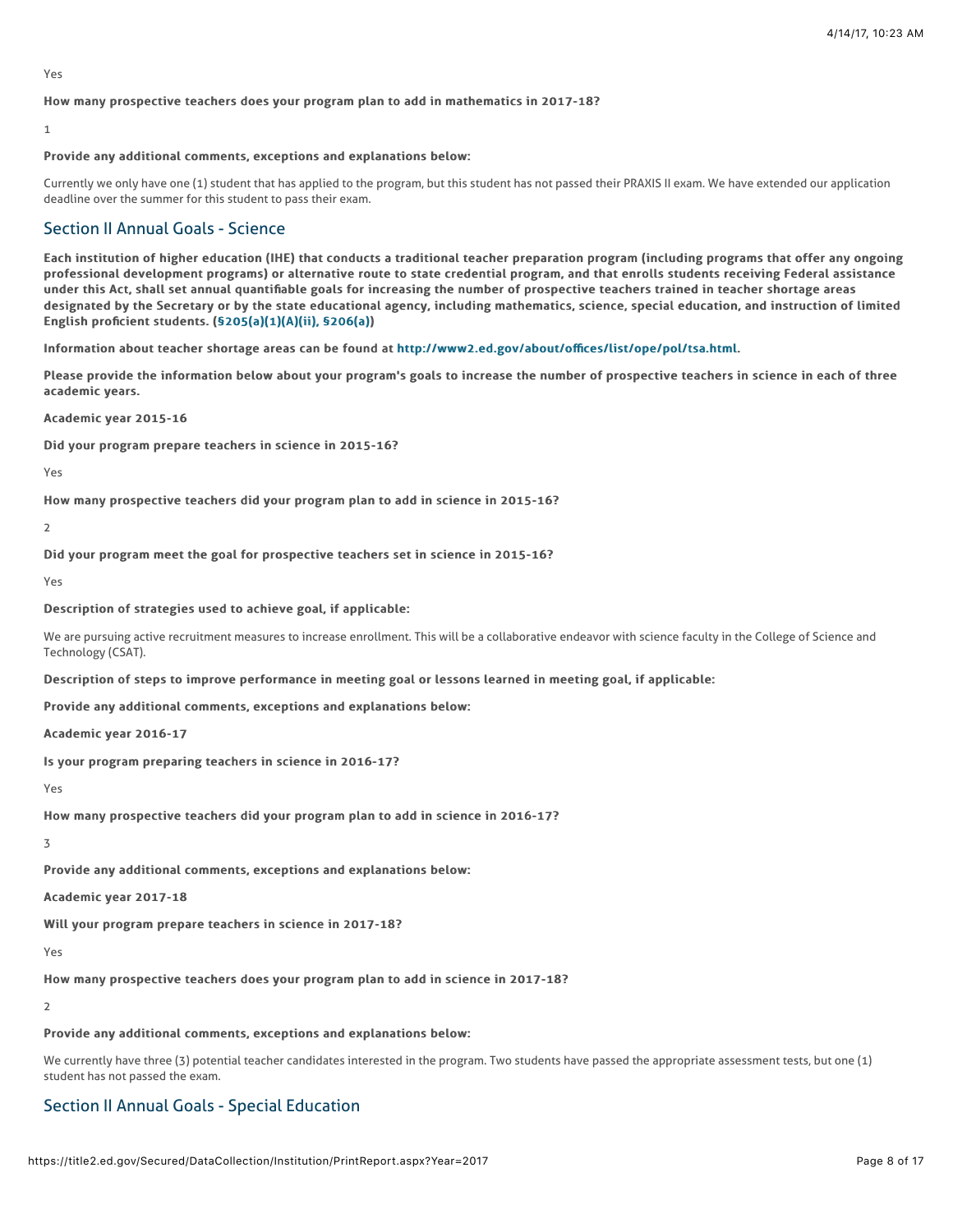Each institution of higher education (IHE) that conducts a traditional teacher preparation program (including programs that offer any ongoing professional development programs) or alternative route to state credential program, and that enrolls students receiving Federal assistance under this Act, shall set annual quantifiable goals for increasing the number of prospective teachers trained in teacher shortage areas designated by the Secretary or by the state educational agency, including mathematics, science, special education, and instruction of limited English proficient students.  $(§205(a)(1)(A)(ii)$ , §206(a))

Information about teacher shortage areas can be found at [http://www2.ed.gov/about/o](http://www2.ed.gov/about/offices/list/ope/pol/tsa.html)ffices/list/ope/pol/tsa.html.

Please provide the information below about your program's goals to increase the number of prospective teachers in special education in each of three academic years.

Academic year 2015-16

Did your program prepare teachers in special education in 2015-16?

Yes

How many prospective teachers did your program plan to add in special education in 2015-16?

#### 35

### Did your program meet the goal for prospective teachers set in special education in 2015-16?

No

#### Description of strategies used to achieve goal, if applicable:

The special education general curriculum five-year program recruits from Elementary Education majors who have concentrations in Special Education. Elementary education majors who concentrated in special education and Special Education majors are co-placed in schools so that students can experience and participate in the collaboration that occurs between general and special education teachers. We formally added this as an option in our catalog for both Elementary Education and Deaf and Hard of Hearing majors in the spring of 2014, and we began to use fliers with this information as a formal recruiting tool in fall 2014, so we anticipate growing numbers within a year or two.

Recruitment continues through outreach and materials provided to community colleges, participants at ASCD, VCASE, VCLD, and other conferences; webpage updates; and presentations at meetings of regional Directors of Special Education and periodic personal discussions with these Directors. Faculty maintain excellent relations with alumni of the programs via social media, email mentoring, and other avenues. Our alumni are excellent recruiters for our programs and send their friends, family, community members, and students from their schools to our programs.

#### Description of steps to improve performance in meeting goal or lessons learned in meeting goal, if applicable:

In order to improve our recruitment efforts, we have started to provide rolling admissions during the year. We found that many of the potential graduate students are still exploring options at a period of time other than our traditional admissions process.

#### Provide any additional comments, exceptions and explanations below:

No, we did not meet the goal of adding 35 prospective teachers in 2015-16. However, we did have 34 individuals graduate. One (1) student did not complete the program.

#### Academic year 2016-17

#### Is your program preparing teachers in special education in 2016-17?

Yes

### How many prospective teachers did your program plan to add in special education in 2016-17?

30

### Provide any additional comments, exceptions and explanations below:

Recruitment and retention methods as described above are in place.

Academic year 2017-18

Will your program prepare teachers in special education in 2017-18?

Yes

#### How many prospective teachers does your program plan to add in special education in 2017-18?

 $25$ 

### Provide any additional comments, exceptions and explanations below:

We are currently offering rolling admissions throughout the summer in order to increase the number of students beginning in Fall 2017.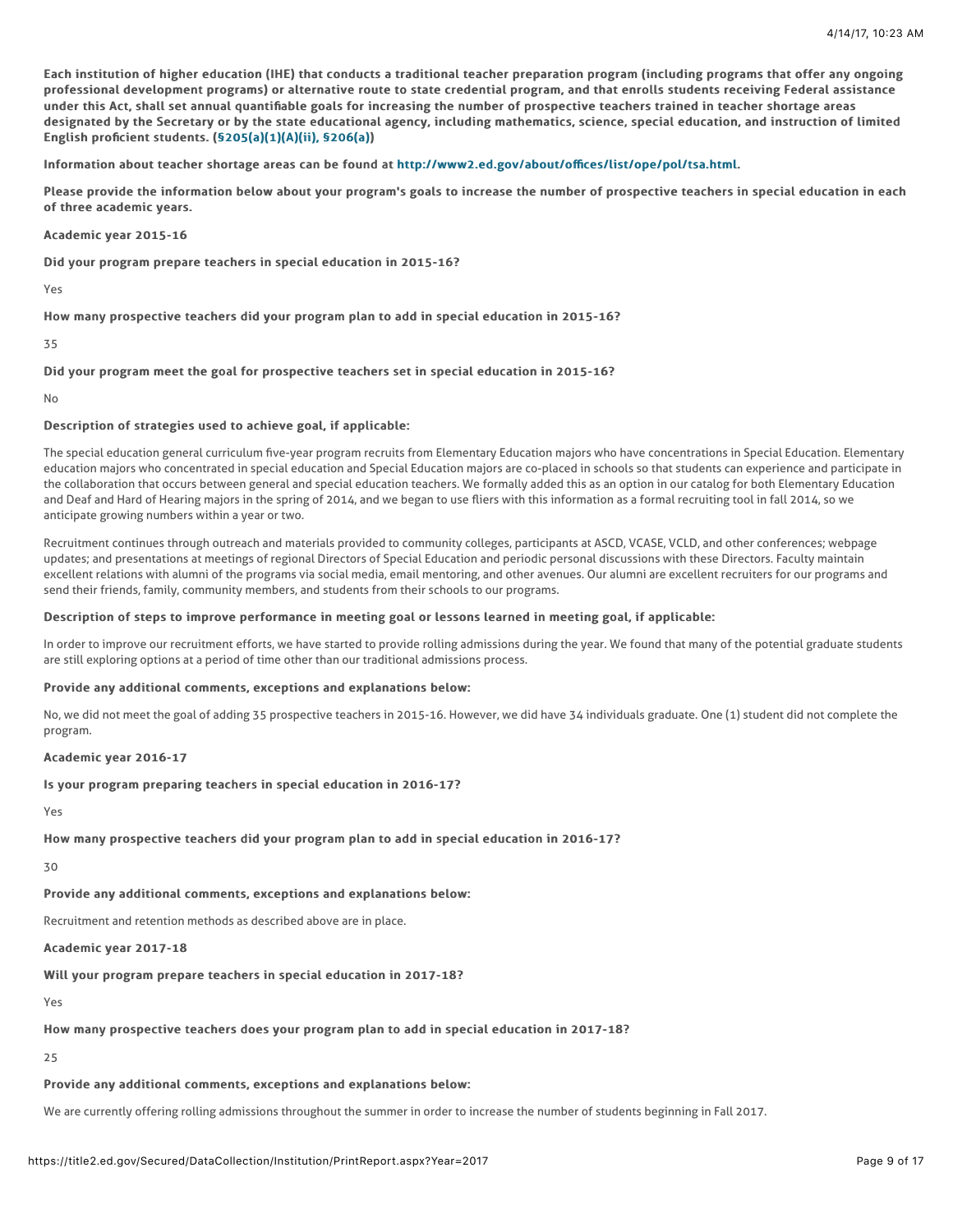# Section II Annual Goals - Instruction of Limited English Proficient Students

Each institution of higher education (IHE) that conducts a traditional teacher preparation program (including programs that offer any ongoing professional development programs) or alternative route to state credential program, and that enrolls students receiving Federal assistance under this Act, shall set annual quantifiable goals for increasing the number of prospective teachers trained in teacher shortage areas designated by the Secretary or by the state educational agency, including mathematics, science, special education, and instruction of limited English proficient students.  $(§205(a)(1)(A)(ii)$ , §206(a))

Information about teacher shortage areas can be found at [http://www2.ed.gov/about/o](http://www2.ed.gov/about/offices/list/ope/pol/tsa.html)ffices/list/ope/pol/tsa.html.

Please provide the information below about your program's goals to increase the number of prospective teachers in instruction of limited English proficient students in each of three academic years.

Academic year 2015-16

Did your program prepare teachers in instruction of limited English proficient students in 2015-16?

No

How many prospective teachers did your program plan to add in instruction of limited English proficient students in 2015-16?

Did your program meet the goal for prospective teachers set in instruction of limited English proficient students in 2015-16?

Data not reported

Description of strategies used to achieve goal, if applicable:

Description of steps to improve performance in meeting goal or lessons learned in meeting goal, if applicable:

Provide any additional comments, exceptions and explanations below:

Academic year 2016-17

Is your program preparing teachers in instruction of limited English proficient students in 2016-17?

No

How many prospective teachers did your program plan to add in instruction of limited English proficient students in 2016-17?

Provide any additional comments, exceptions and explanations below:

Academic year 2017-18

Will your program prepare teachers in instruction of limited English proficient students in 2017-18?

Data not reported

How many prospective teachers does your program plan to add in instruction of limited English proficient students in 2017-18?

Provide any additional comments, exceptions and explanations below:

### Section II Assurances

Please certify that your institution is in compliance with the following assurances. (§205(a)(1)(A)(iii), §206(b)) Note: Be prepared to provide documentation and evidence for your responses, when requested, to support the following assurances.

Preparation responds to the identified needs of the local educational agencies or States where the program completers are likely to teach, based on past hiring and recruitment trends. Yes

Preparation is closely linked with the needs of schools and the instructional decisions new teachers face in the classroom. Yes

Prospective special education teachers are prepared in core academic subjects and to instruct in core academic subjects. Yes

Prospective general education teachers are prepared to provide instruction to students with disabilities. Yes

Prospective general education teachers are prepared to provide instruction to limited English proficient students. Yes

Prospective general education teachers are prepared to provide instruction to students from low-income families. Yes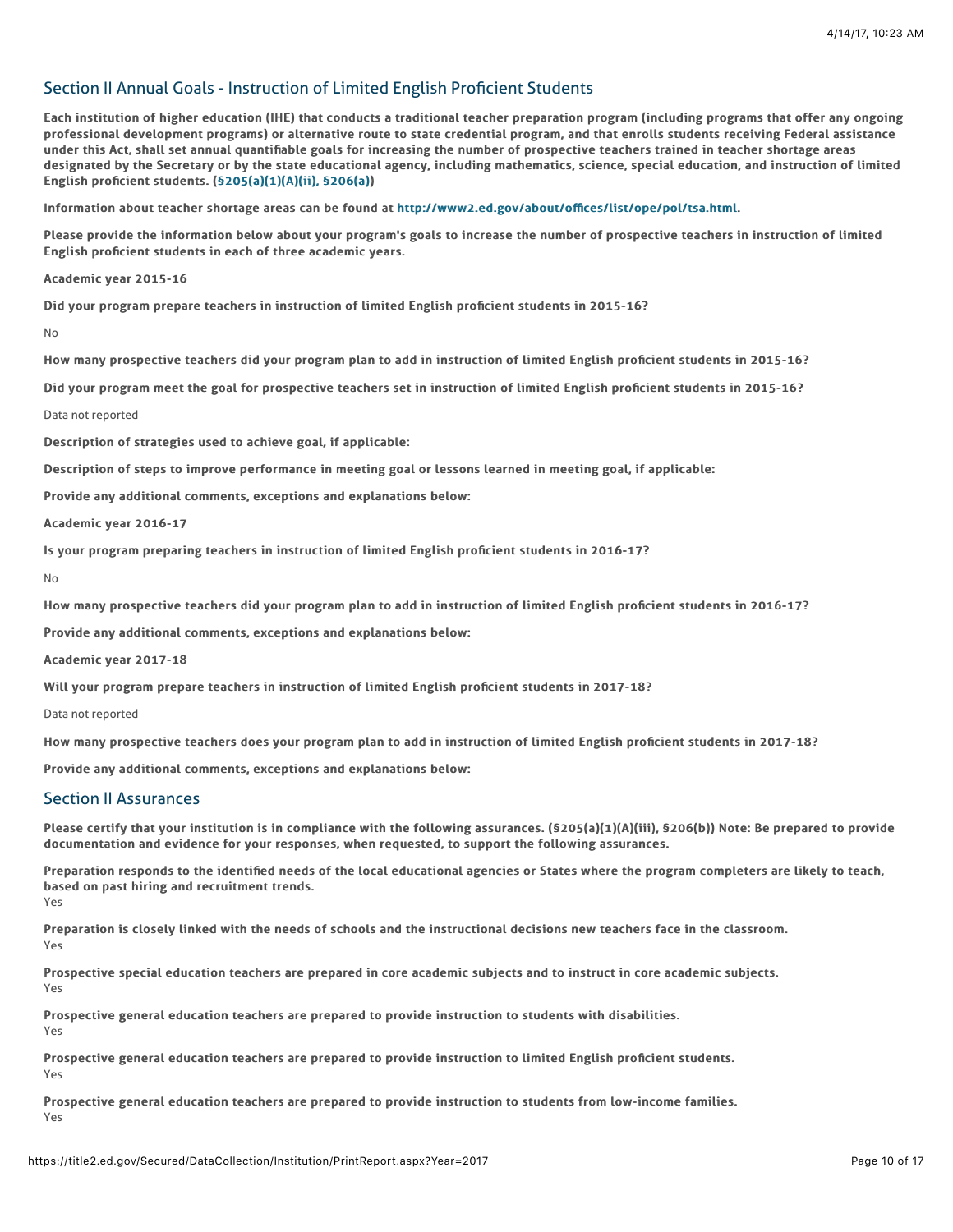#### Prospective teachers are prepared to effectively teach in urban and rural schools, as applicable. Yes

### Describe your institution's most successful strategies in meeting the assurances listed above:

Preparation is closely linked with the needs of schools and the instructional decisions new teachers face in the classroom. We utilize all professional standards outlined in the Council for Exceptional Children in our coursework, along with the Virginia Standards of Learning. We teach evidence-based practices outlined by the USDOE and VADOE, as well as those outlined in our licensure regulations.

We have partnerships and advisory boards with LEAs which creates on-going opportunities for the college and the LEAs to stay attuned to one another's needs and provide each other with feedback. Our students are fully immersed at our partnership sites and end their programs with many additional hours above the minimum required for licensure.

Students in all teacher preparation programs take either EDSP 361 or EDSP 404/504. These are introductory special education courses. Some students in these general education programs are being co-placed with students in special education. The majority of our students in teacher preparation programs are placed in inclusive settings, so they are experiencing working with students with disabilities, students who are gifted, students who are English language learners and from a wide array of economic background in these general education classrooms.

The majority of graduate students take multicultural education which is a required core course and addresses limited English proficiency students. Foundations courses required of all students address socio-economic status, and rural, urban and suburban contexts. We continue to practice curricular mapping with our professional standards across programs to look for gaps, repetition, and areas in need of revision or improvement.

## Section III Assessment Pass Rates

| Assessment code - Assessment name<br><b>Test Company</b><br>Group                                                                                | Number<br>taking<br>tests | Avg.<br>scaled  <br>score | Number <sup>1</sup><br>passing<br>tests | Pass<br>rate<br>(% ) |
|--------------------------------------------------------------------------------------------------------------------------------------------------|---------------------------|---------------------------|-----------------------------------------|----------------------|
| 0134 - ART: CONTENT KNOWLEDGE<br><b>Educational Testing Service (ETS)</b><br>All program completers, 2013-14                                     | 5                         |                           |                                         |                      |
| 5134 - ART: CONTENT KNOWLEDGE (CBT)<br><b>Educational Testing Service (ETS)</b><br>All program completers, 2015-16                               | 11                        | 167                       | 11                                      | 100                  |
| 5134 - ART: CONTENT KNOWLEDGE (CBT)<br><b>Educational Testing Service (ETS)</b><br>All program completers, 2014-15                               | $\mathbf{1}$              |                           |                                         |                      |
| 5134 - ART: CONTENT KNOWLEDGE (CBT)<br><b>Educational Testing Service (ETS)</b><br>All program completers, 2013-14                               | 3                         |                           |                                         |                      |
| 5235 -BIOLOGY: CONTENT KNOWLEDGE (CBT)<br><b>Educational Testing Service (ETS)</b><br>All program completers, 2014-15                            | $\overline{2}$            |                           |                                         |                      |
| 5235 -BIOLOGY: CONTENT KNOWLEDGE (CBT)<br><b>Educational Testing Service (ETS)</b><br>All program completers, 2013-14                            | 1                         |                           |                                         |                      |
| 5245 - CHEMISTRY: CONTENT KNOWLEDGE (CBT)<br><b>Educational Testing Service (ETS)</b><br>All program completers, 2015-16                         | $\mathbf{1}$              |                           |                                         |                      |
| 5245 - CHEMISTRY: CONTENT KNOWLEDGE (CBT)<br><b>Educational Testing Service (ETS)</b><br>All program completers, 2014-15                         | $\mathbf{1}$              |                           |                                         |                      |
| 5571 - EARTH AND SPACE SCIENCE: CONTENT KNOWLEDGE (CBT)<br><b>Educational Testing Service (ETS)</b><br>All program completers, 2015-16           | $\overline{2}$            |                           |                                         |                      |
| 5571 - EARTH AND SPACE SCIENCE: CONTENT KNOWLEDGE (CBT)<br><b>Educational Testing Service (ETS)</b><br>All program completers, 2014-15           | 2                         |                           |                                         |                      |
| 5014 - ELEMENTARY EDUCATION: CONTENT KNOWLEDGE<br><b>Educational Testing Service (ETS)</b><br>All enrolled students who have completed all noncl | 2                         |                           |                                         |                      |
| 0014 - ELEMENTARY EDUCATION: CONTENT KNOWLEDGE<br><b>Educational Testing Service (ETS)</b><br>All program completers, 2015-16                    | 4                         |                           |                                         |                      |
|                                                                                                                                                  |                           |                           |                                         |                      |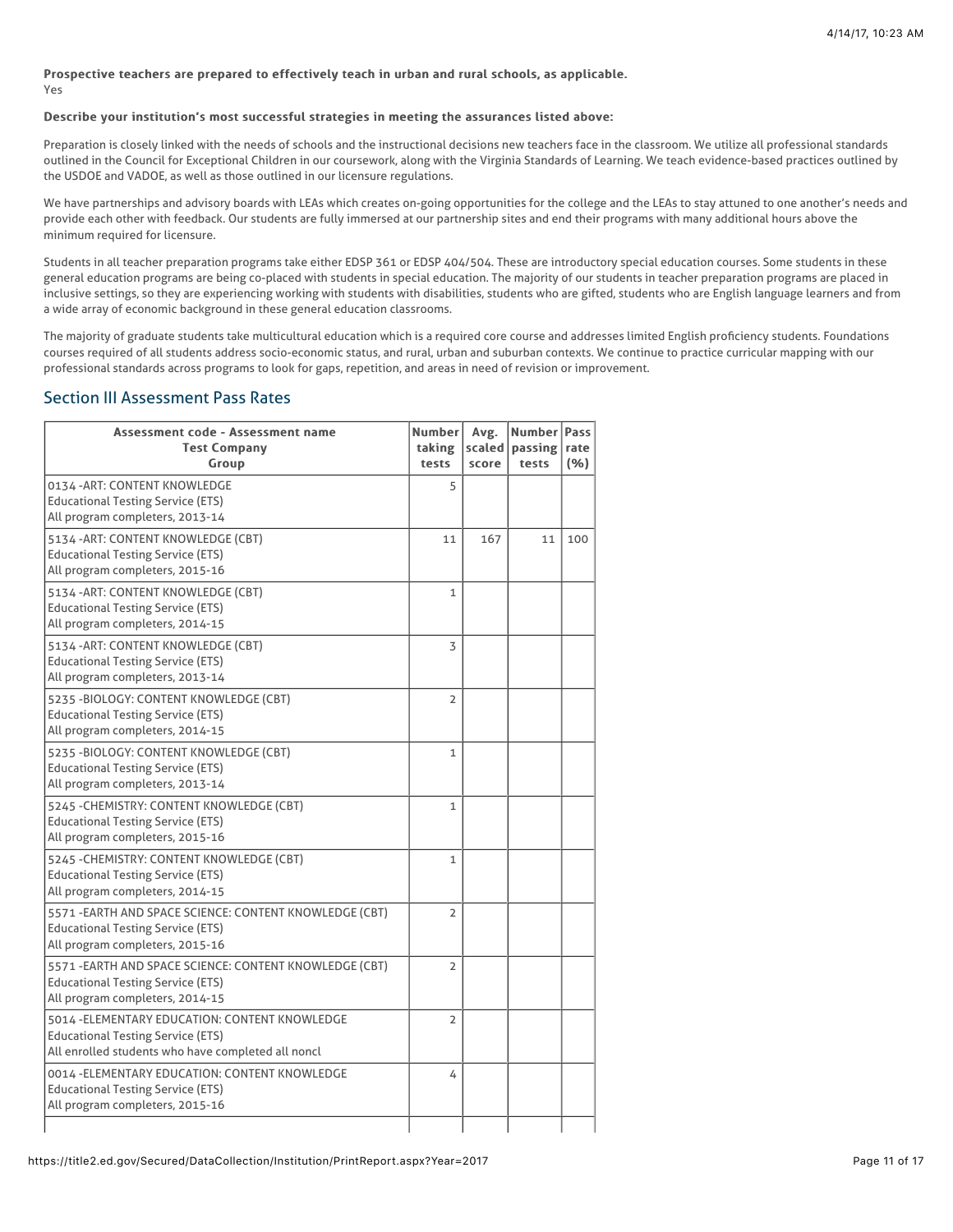| 5014 - ELEMENTARY EDUCATION: CONTENT KNOWLEDGE<br><b>Educational Testing Service (ETS)</b><br>All program completers, 2015-16                       | 50             | 161 | 50 | 100 |
|-----------------------------------------------------------------------------------------------------------------------------------------------------|----------------|-----|----|-----|
| 5014 - ELEMENTARY EDUCATION: CONTENT KNOWLEDGE<br><b>Educational Testing Service (ETS)</b><br>All program completers, 2014-15                       | 71             | 168 | 71 | 100 |
| 0014 - ELEMENTARY EDUCATION: CONTENT KNOWLEDGE<br><b>Educational Testing Service (ETS)</b><br>All program completers, 2014-15                       | 8              |     |    |     |
| 0014 - ELEMENTARY EDUCATION: CONTENT KNOWLEDGE<br><b>Educational Testing Service (ETS)</b><br>All program completers, 2013-14                       | 25             | 170 | 25 | 100 |
| 5014 - ELEMENTARY EDUCATION: CONTENT KNOWLEDGE<br><b>Educational Testing Service (ETS)</b><br>All program completers, 2013-14                       | 73             | 166 | 73 | 100 |
| 5033 - ELEMENTARY EDUCATION: MATHEMATICS<br><b>Educational Testing Service (ETS)</b><br>All enrolled students who have completed all noncl          | $\overline{2}$ |     |    |     |
| 5033 - ELEMENTARY EDUCATION: MATHEMATICS<br><b>Educational Testing Service (ETS)</b><br>All program completers, 2015-16                             | 33             | 174 | 33 | 100 |
| 5035 - ELEMENTARY EDUCATION: SCIENCE<br><b>Educational Testing Service (ETS)</b><br>All enrolled students who have completed all noncl              | 2              |     |    |     |
| 5035 - ELEMENTARY EDUCATION: SCIENCE<br><b>Educational Testing Service (ETS)</b><br>All program completers, 2015-16                                 | 33             | 174 | 33 | 100 |
| 5034 - ELEMENTARY EDUCATION: SOCIAL STUDIES<br><b>Educational Testing Service (ETS)</b><br>All enrolled students who have completed all noncl       | 2              |     |    |     |
| 5034 - ELEMENTARY EDUCATION: SOCIAL STUDIES<br><b>Educational Testing Service (ETS)</b><br>All program completers, 2015-16                          | 33             | 171 | 33 | 100 |
| 5032 - ELEMENTARY EDUCATION: READING / LANG. ARTS<br><b>Educational Testing Service (ETS)</b><br>All enrolled students who have completed all noncl | 2              |     |    |     |
| 5032 - ELEMENTARY EDUCATION: READING / LANG. ARTS<br><b>Educational Testing Service (ETS)</b><br>All program completers, 2015-16                    | 33             | 179 | 33 | 100 |
| 5038 - ENGLISH LANGUAGE: CONTENT KNOWLEDGE<br><b>Educational Testing Service (ETS)</b><br>All enrolled students who have completed all noncl        | 1              |     |    |     |
| 5038 - ENGLISH LANGUAGE: CONTENT KNOWLEDGE<br><b>Educational Testing Service (ETS)</b><br>All program completers, 2015-16                           | 8              |     |    |     |
| 5038 - ENGLISH LANGUAGE: CONTENT KNOWLEDGE<br><b>Educational Testing Service (ETS)</b><br>All program completers, 2014-15                           | 5              |     |    |     |
| 0041 - ENGLISH LANGUAGE: LITERATURE AND COMPOSITION<br><b>Educational Testing Service (ETS)</b><br>All program completers, 2014-15                  | 1              |     |    |     |
| 0041 - ENGLISH LANGUAGE: LITERATURE AND COMPOSITION<br><b>Educational Testing Service (ETS)</b><br>All program completers, 2013-14                  | 4              |     |    |     |
| 5041 - ENGLISH LANGUAGE: LITERATURE AND COMPOSITION (CBT)<br><b>Educational Testing Service (ETS)</b><br>All program completers, 2013-14            | 15             | 179 | 14 | 93  |
| 5857 - HEALTH AND PHYSICAL ED: CONTENT KNOWLEDGE (CBT)<br><b>Educational Testing Service (ETS)</b><br>All program completers, 2015-16               | 4              |     |    |     |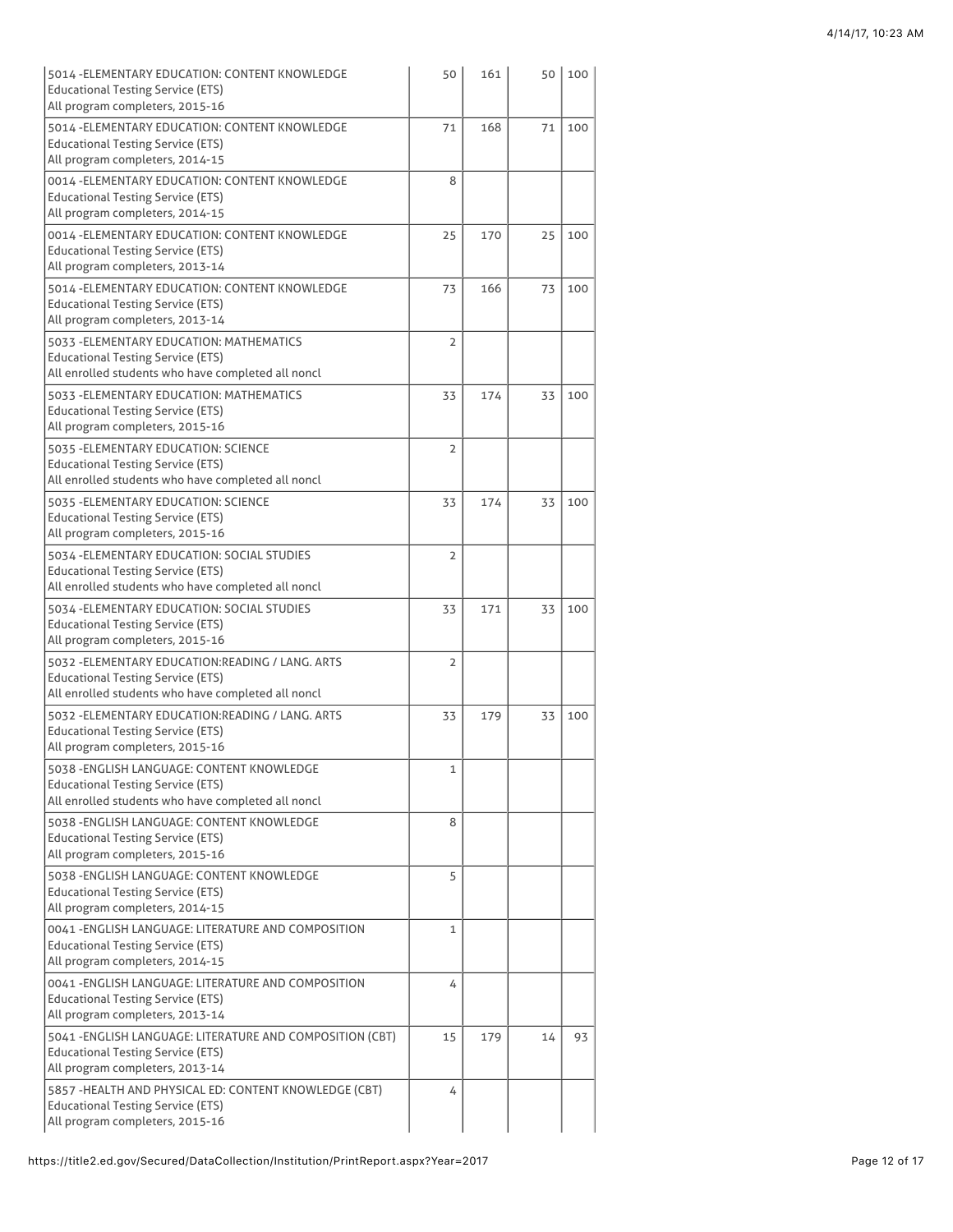| 5856 - HEALTH AND PHYSICAL ED: CONTENT KNOWLEDGE (CBT)<br><b>Educational Testing Service (ETS)</b><br>All program completers, 2015-16   | 13             | 163 | 13 | 100 |
|-----------------------------------------------------------------------------------------------------------------------------------------|----------------|-----|----|-----|
| 5856 - HEALTH AND PHYSICAL ED: CONTENT KNOWLEDGE (CBT)<br><b>Educational Testing Service (ETS)</b><br>All program completers, 2014-15   | 18             | 165 | 18 | 100 |
| 5856 - HEALTH AND PHYSICAL ED: CONTENT KNOWLEDGE (CBT)<br><b>Educational Testing Service (ETS)</b><br>All program completers, 2013-14   | 12             | 169 | 12 | 100 |
| 0856 - HEALTH AND PHYSICAL EDUCATION: CONTENT KNOWLEDGE<br><b>Educational Testing Service (ETS)</b><br>All program completers, 2014-15  | $\mathbf{1}$   |     |    |     |
| 0856 - HEALTH AND PHYSICAL EDUCATION: CONTENT KNOWLEDGE<br><b>Educational Testing Service (ETS)</b><br>All program completers, 2013-14  | 4              |     |    |     |
| 5161 - MATHEMATICS: CONTENT KNOWLEDGE<br><b>Educational Testing Service (ETS)</b><br>All enrolled students who have completed all noncl | $\mathbf{1}$   |     |    |     |
| <b>5161 - MATHEMATICS: CONTENT KNOWLEDGE</b><br><b>Educational Testing Service (ETS)</b><br>All program completers, 2015-16             | $\mathbf{1}$   |     |    |     |
| 5161 - MATHEMATICS: CONTENT KNOWLEDGE<br><b>Educational Testing Service (ETS)</b><br>All program completers, 2014-15                    | $\overline{2}$ |     |    |     |
| 0061 - MATHEMATICS: CONTENT KNOWLEDGE<br><b>Educational Testing Service (ETS)</b><br>All program completers, 2014-15                    | 4              |     |    |     |
| 5161 - MATHEMATICS: CONTENT KNOWLEDGE<br><b>Educational Testing Service (ETS)</b><br>All program completers, 2013-14                    | $\mathbf{1}$   |     |    |     |
| 0061 - MATHEMATICS: CONTENT KNOWLEDGE<br><b>Educational Testing Service (ETS)</b><br>All program completers, 2013-14                    | 2              |     |    |     |
| 5061 - MATHEMATICS: CONTENT KNOWLEDGE (CBT)<br><b>Educational Testing Service (ETS)</b><br>All program completers, 2014-15              | $\mathbf{1}$   |     |    |     |
| 5061 - MATHEMATICS: CONTENT KNOWLEDGE (CBT)<br><b>Educational Testing Service (ETS)</b><br>All program completers, 2013-14              | 6              |     |    |     |
| 0049 - MIDDLE SCHOOL ENGLISH LANGUAGE ARTS<br><b>Educational Testing Service (ETS)</b><br>All program completers, 2013-14               | 3              |     |    |     |
| 5169 - MIDDLE SCHOOL MATHEMATICS<br><b>Educational Testing Service (ETS)</b><br>All program completers, 2015-16                         | 3              |     |    |     |
| 5169 - MIDDLE SCHOOL MATHEMATICS<br><b>Educational Testing Service (ETS)</b><br>All program completers, 2014-15                         | 3              |     |    |     |
| 0069 - MIDDLE SCHOOL MATHEMATICS<br><b>Educational Testing Service (ETS)</b><br>All program completers, 2014-15                         | 3              |     |    |     |
| 0069 - MIDDLE SCHOOL MATHEMATICS<br><b>Educational Testing Service (ETS)</b><br>All program completers, 2013-14                         | 3              |     |    |     |
| 0439 - MIDDLE SCHOOL SCIENCE<br><b>Educational Testing Service (ETS)</b><br>All program completers, 2013-14                             | $\overline{2}$ |     |    |     |
| 0089 - MIDDLE SCHOOL SOCIAL STUDIES<br><b>Educational Testing Service (ETS)</b>                                                         | 2              |     |    |     |
|                                                                                                                                         |                |     |    |     |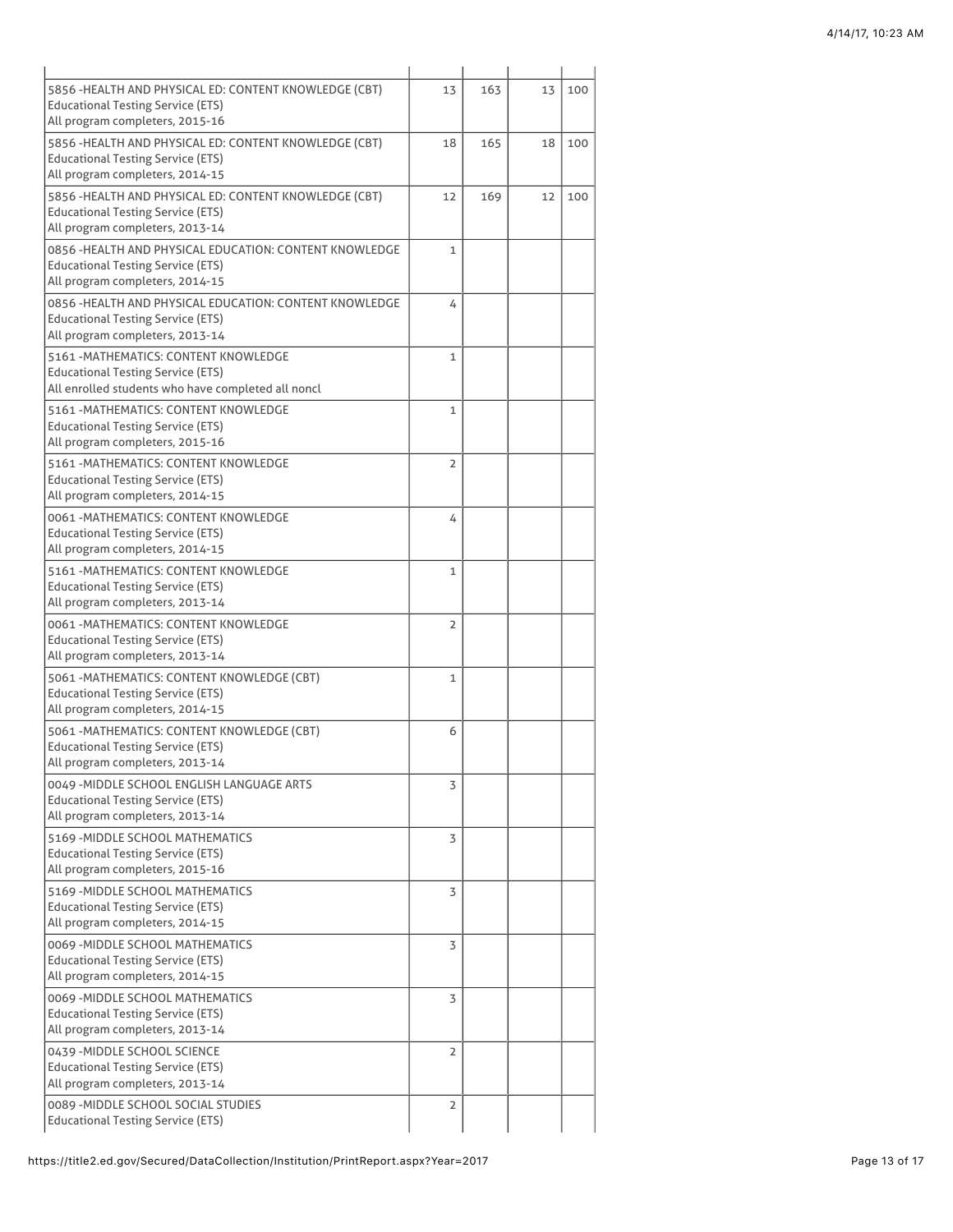| All program completers, 2013-14                                                                     |                |     |    |     |
|-----------------------------------------------------------------------------------------------------|----------------|-----|----|-----|
| 5089 - MIDDLE SCHOOL SOCIAL STUDIES (CBT)                                                           | $\overline{2}$ |     |    |     |
| <b>Educational Testing Service (ETS)</b>                                                            |                |     |    |     |
| All program completers, 2015-16                                                                     |                |     |    |     |
| 5089 - MIDDLE SCHOOL SOCIAL STUDIES (CBT)<br><b>Educational Testing Service (ETS)</b>               | 1              |     |    |     |
| All program completers, 2014-15                                                                     |                |     |    |     |
| 0113 - MUSIC: CONTENT KNOWLEDGE                                                                     | $\mathbf{1}$   |     |    |     |
| <b>Educational Testing Service (ETS)</b>                                                            |                |     |    |     |
| All program completers, 2014-15                                                                     |                |     |    |     |
| 0113 - MUSIC: CONTENT KNOWLEDGE                                                                     | 4              |     |    |     |
| <b>Educational Testing Service (ETS)</b><br>All program completers, 2013-14                         |                |     |    |     |
|                                                                                                     |                |     |    |     |
| 5113 - MUSIC: CONTENT KNOWLEDGE (CBT)<br><b>Educational Testing Service (ETS)</b>                   | $\mathbf{1}$   |     |    |     |
| All enrolled students who have completed all noncl                                                  |                |     |    |     |
| 5113 - MUSIC: CONTENT KNOWLEDGE (CBT)                                                               | 4              |     |    |     |
| <b>Educational Testing Service (ETS)</b>                                                            |                |     |    |     |
| All program completers, 2015-16                                                                     |                |     |    |     |
| 5113 - MUSIC: CONTENT KNOWLEDGE (CBT)                                                               | 6              |     |    |     |
| <b>Educational Testing Service (ETS)</b>                                                            |                |     |    |     |
| All program completers, 2014-15                                                                     |                |     |    |     |
| 5113 - MUSIC: CONTENT KNOWLEDGE (CBT)                                                               | 3              |     |    |     |
| <b>Educational Testing Service (ETS)</b>                                                            |                |     |    |     |
| All program completers, 2013-14                                                                     |                |     |    |     |
| 5306 - READING FOR VA EDUCATORS ELEMENTARY & SPECIAL ED                                             | 3              |     |    |     |
| <b>Educational Testing Service (ETS)</b><br>All enrolled students who have completed all noncl      |                |     |    |     |
|                                                                                                     |                |     |    |     |
| 5306 - READING FOR VA EDUCATORS ELEMENTARY & SPECIAL ED<br><b>Educational Testing Service (ETS)</b> | 100            | 177 | 99 | 99  |
| All program completers, 2015-16                                                                     |                |     |    |     |
| 0306 - READING FOR VA EDUCATORS ELEMENTARY & SPECIAL ED                                             | 1              |     |    |     |
| <b>Educational Testing Service (ETS)</b>                                                            |                |     |    |     |
| All program completers, 2014-15                                                                     |                |     |    |     |
| 5306 - READING FOR VA EDUCATORS ELEMENTARY & SPECIAL ED                                             | 77             | 175 | 76 | 99  |
| <b>Educational Testing Service (ETS)</b>                                                            |                |     |    |     |
| All program completers, 2014-15                                                                     |                |     |    |     |
| 0306 - READING FOR VA EDUCATORS ELEMENTARY & SPECIAL ED                                             | 14             | 179 | 14 | 100 |
| <b>Educational Testing Service (ETS)</b><br>All program completers, 2013-14                         |                |     |    |     |
|                                                                                                     |                |     |    |     |
| 5306 - READING FOR VA EDUCATORS ELEMENTARY & SPECIAL ED<br><b>Educational Testing Service (ETS)</b> | 85             | 178 | 85 | 100 |
| All program completers, 2013-14                                                                     |                |     |    |     |
| 0081 - SOCIAL STUDIES: CONTENT KNOWLEDGE                                                            | 2              |     |    |     |
| <b>Educational Testing Service (ETS)</b>                                                            |                |     |    |     |
| All program completers, 2015-16                                                                     |                |     |    |     |
| 0081 - SOCIAL STUDIES: CONTENT KNOWLEDGE                                                            | 1              |     |    |     |
| <b>Educational Testing Service (ETS)</b>                                                            |                |     |    |     |
| All program completers, 2014-15                                                                     |                |     |    |     |
| 0081 - SOCIAL STUDIES: CONTENT KNOWLEDGE                                                            | 6              |     |    |     |
| <b>Educational Testing Service (ETS)</b>                                                            |                |     |    |     |
| All program completers, 2013-14                                                                     |                |     |    |     |
| 5081 - SOCIAL STUDIES: CONTENT KNOWLEDGE (CBT)                                                      | $\overline{2}$ |     |    |     |
| <b>Educational Testing Service (ETS)</b><br>All enrolled students who have completed all noncl      |                |     |    |     |
| 5081 - SOCIAL STUDIES: CONTENT KNOWLEDGE (CBT)                                                      | 8              |     |    |     |
| <b>Educational Testing Service (ETS)</b>                                                            |                |     |    |     |
| All program completers, 2015-16                                                                     |                |     |    |     |
| 5081 - SOCIAL STUDIES: CONTENT KNOWLEDGE (CBT)                                                      | 7              |     |    |     |
|                                                                                                     |                |     |    |     |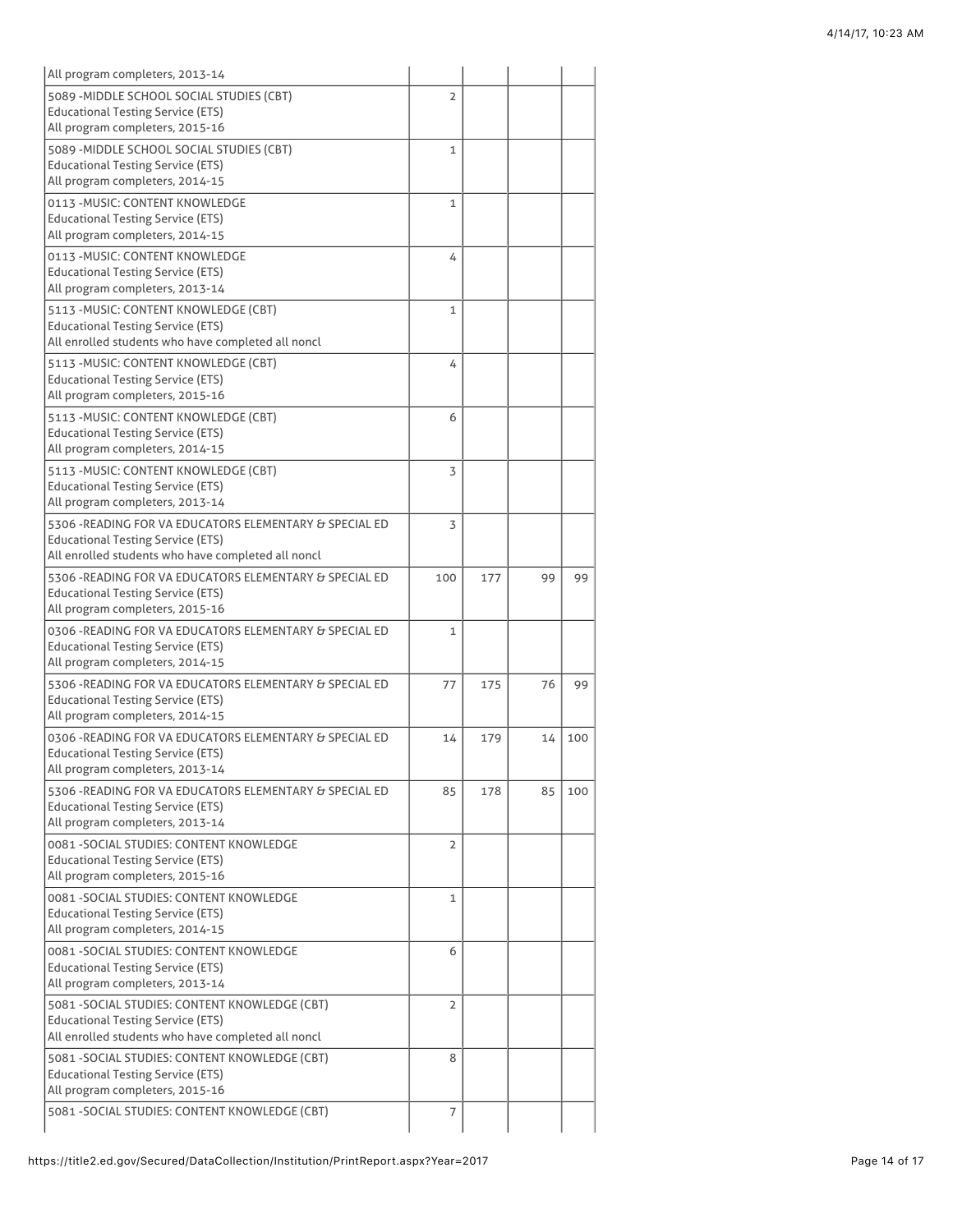| <b>Educational Testing Service (ETS)</b><br>All program completers, 2014-15                                                   |                |     |     |     |
|-------------------------------------------------------------------------------------------------------------------------------|----------------|-----|-----|-----|
| 5081 - SOCIAL STUDIES: CONTENT KNOWLEDGE (CBT)<br><b>Educational Testing Service (ETS)</b><br>All program completers, 2013-14 | 12             | 170 | 12  | 100 |
| 099 - VCLA<br>Evaluation Systems group of Pearson<br>All enrolled students who have completed all noncl                       | 13             | 508 | 13  | 100 |
| 099 - VCLA<br>Evaluation Systems group of Pearson<br>All program completers, 2015-16                                          | 162            | 518 | 162 | 100 |
| 099 - VCLA<br><b>Evaluation Systems group of Pearson</b><br>All program completers, 2014-15                                   | 142            | 528 | 142 | 100 |
| 099 - VCLA<br><b>Evaluation Systems group of Pearson</b><br>All program completers, 2013-14                                   | 237            | 532 | 237 | 100 |
| 001 - VRA - FI FMFNTARY/SPFCIAL FD. TFACHFRS<br><b>Evaluation Systems group of Pearson</b><br>All program completers, 2014-15 | 1              |     |     |     |
| 001 - VRA - ELEMENTARY/SPECIAL ED. TEACHERS<br><b>Evaluation Systems group of Pearson</b><br>All program completers, 2013-14  | $\overline{2}$ |     |     |     |

# Section III Summary Pass Rates

| Group                           | taking<br>tests | Number   Number   Pass  <br>passing<br>tests | rate<br>(%) |
|---------------------------------|-----------------|----------------------------------------------|-------------|
| All program completers, 2015-16 | 162             | 161                                          | 99          |
| All program completers, 2014-15 | 142             | 140                                          | 99          |
| All program completers, 2013-14 | 238             | 234                                          | 98          |

## Section IV Low-Performing

Provide the following information about the approval or accreditation of your teacher preparation program.

Is your teacher preparation program currently approved or accredited? Yes

Yes

If yes, please specify the organization(s) that approved or accredited your program:

State NCATE

Is your teacher preparation program currently under a designation as "low-performing" by the state (as per section 207(a) of the HEA of 2008)? No

# Section V Use of Technology

Provide the following information about the use of technology in your teacher preparation program. Please note that choosing 'yes' indicates that your teacher preparation program would be able to provide evidence upon request.

Does your program prepare teachers to:

- integrate technology effectively into curricula and instruction
- use technology effectively to collect data to improve teaching and learning
- Yes • use technology effectively to manage data to improve teaching and learning Yes
- use technology effectively to analyze data to improve teaching and learning Yes

Provide a description of the evidence that your program uses to show that it prepares teachers to integrate technology effectively into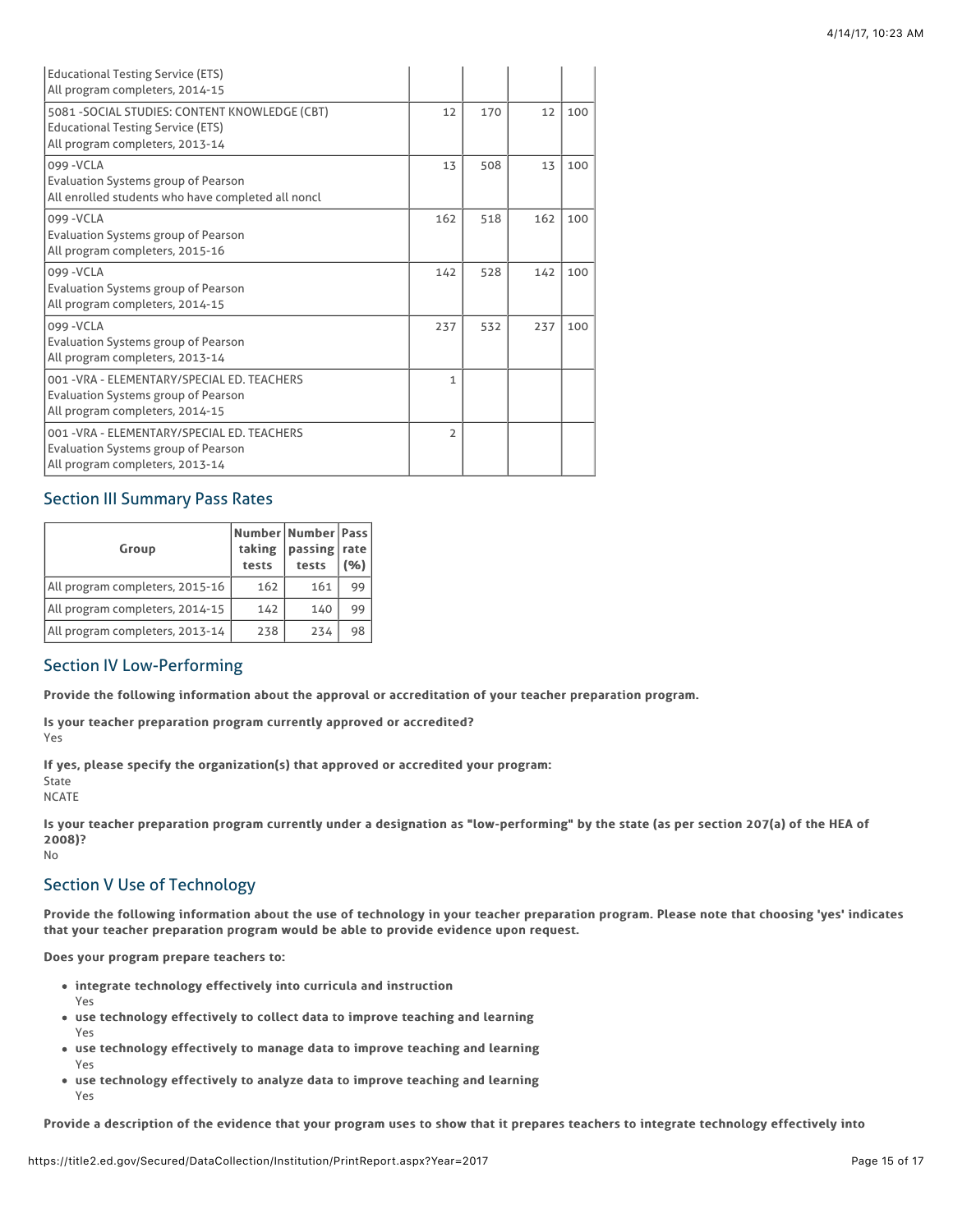curricula and instruction, and to use technology effectively to collect, manage, and analyze data in order to improve teaching and learning for the purpose of increasing student academic achievement. Include a description of the evidence your program uses to show that it prepares teachers to use the principles of universal design for learning, as applicable. Include planning activities and a timeline if any of the four elements listed above are not currently in place.

The general approach to ensuring teacher education students can successfully integrate technology within their practice includes the facilitation of strategies for using technology to improve instruction, community-building, management of teaching resources, and professional development. An important aspect of using technology to improve instruction includes learning how to use technology to collect and analyze student achievement data in an effort to identify areas of need for subsequent instructional events (formative evaluation techniques).

Regular education students take technology courses at the undergraduate and graduate levels. Special Education students take a new co-listed undergraduate/graduate course on assistive technology. Regular education students with a special education class also take the assistive technology class. All the technology classes offered in STEL's education programs are informed by global technological trends and the latest research on how people learn best with the help of technology, yet they remain grounded in practical classroom applications.

The special education technology courses emphasize adaptive and assistive technologies and the role they can play within individual education plans. In addition, the importance of Universal Design for Learning (UDL) principles and how these are applied within web-supported instructional experiences are addressed. UDL principles are reviewed in the courses, and students get practice evaluating instructional support websites based on these principles.

Students in these graduate technology courses develop online portfolios presenting artifacts that can be used as evidence for determining the degree to which the technology outcomes are achieved. These portfolios include a number of artifacts aligned with the Use of Technology outcomes. Links to student portfolios can be provided if/when needed.

# Section VI Teacher Training

Provide the following information about your teacher preparation program. Please note that choosing 'yes' indicates that your teacher preparation program would be able to provide evidence upon request.

Does your program prepare general education teachers to:

- teach students with disabilities effectively
- participate as a member of individualized education program teams Yes
- teach students who are limited English proficient effectively Yes

Provide a description of the evidence your program uses to show that it prepares general education teachers to teach students with disabilities effectively, including training related to participation as a member of individualized education program teams, as defined in section 614(d)(1)(B) of the *Individuals with Disabilities Education Act*, and to effectively teach students who are limited English proficient. Include planning activities and a timeline if any of the three elements listed above are not currently in place.

Special Education provides introductory courses as a service for general education students in elementary, middle and secondary education. These courses provide content on special education services, the roles and responsibilities of general educators related to students with exceptional learning needs, and methods of accommodating and instructing diverse learners. All of the required introductory special education courses for general education teachers address special education law and regulations that pertain to individualized education programs, plans and teams.

### Does your program prepare special education teachers to:

- $\bullet$  teach students with disabilities effectively
	- Yes

Yes

- participate as a member of individualized education program teams Yes
- teach students who are limited English proficient effectively Yes

Provide a description of the evidence your program uses to show that it prepares special education teachers to teach students with disabilities effectively, including training related to participation as a member of individualized education program teams, as defined in section 614(d)(1)(B) of the *Individuals with Disabilities Education Act*, and to effectively teach students who are limited English proficient. Include planning activities and a timeline if any of the three elements listed above are not currently in place.

Candidates who are pursuing undergraduate or graduate programs in special education all take introductory classes that address special education law and regulations related to IEPs and serving students with disabilities. All special education candidates take special education coursework that focuses on collaboration and evaluation at the undergraduate and/or graduate levels. Developing an IEP is required within special education methods courses. Candidates in the five-year special education general and adapted curriculum program, also take general teaching methods courses in social studies, science, mathematics and reading, thus ensuring coursework that addresses the needs of all learners. Undergraduate students all take HUMD 300 which addresses linguistic and cultural diversity at each stage of language development and a graduate equivalent course is required for those candidates who were not undergraduate education majors. All candidates take EDEF 320 (or the graduate equivalent), an introductory foundations course that addresses how language and culture affect a student's life and learning. During field placements candidates must attend (and participate, as appropriate) in IEP, eligibility, behavior team, RtI, and other meetings specific to serving